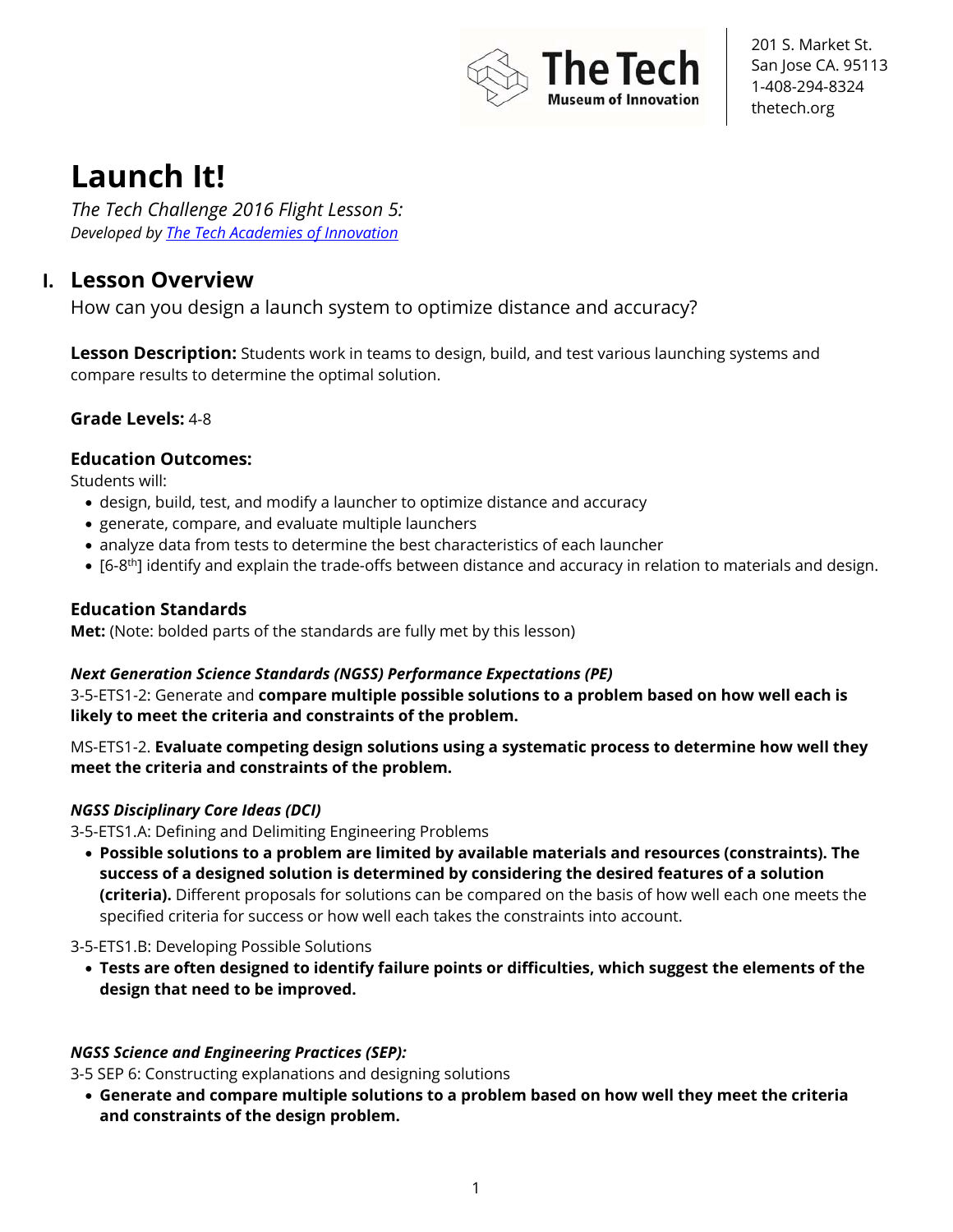

#### 6-8 SEP 7: Engaging in Argument from Evidence

• **Evaluate competing design solutions based on** jointly developed and agreed-upon **design criteria.** 

#### *NGSS Crosscutting Concepts (CCC):*

3-5-CCC-6. Structure and Function - The way an object is shaped or structured determines many of its properties and functions.

• **Different materials** have different substructures, which can sometimes be observed.

#### *ELD Standards*

ELD.PI.4-8.9: **Expressing information and ideas in formal oral presentations on academic topics.** 

**Addressed:** (The following standards are practiced in this lesson but are not explicitly taught and assessed)

#### *Next Generation Science Standards (NGSS) Performance Expectations (PE)*

MS-ETS1-3. Analyze data from tests to determine similarities and differences among several design solutions to identify the best characteristics of each that can be combined into a new solution to better meet the criteria for success.

#### *NGSS Disciplinary Core Ideas (DCI)*

MS-ETS1.C: Optimizing the Design Solution

• Although one design may not perform the best across all tests, identifying the characteristics of the design that performed the best in each test can provide useful information for the redesign process—that is, some of those characteristics may be incorporated into the new design. The iterative process of testing the most promising solutions and modifying what is proposed on the basis of the test results leads to greater refinement and ultimately to an optimal solution.

#### *NGSS Science and Engineering Practices (SEP):*

6-8 SEP 2: Developing and Using Models

• Develop and/or use a model to generate data to test ideas about phenomena in natural or designed systems, including those representing inputs and outputs, and those at unobservable scales.

#### *Common Core Standards:*

**Math**  6.SP.B.5: Summarize numerical data sets in relation to their context.

#### **English Language Arts**

RI.4-8.2: Determine the main idea of a text and explain how it is supported by key details; summarize the text. (Wording for this standard varies slightly by grade level.)

W.4-8.2: Write informative/explanatory text to examine a topic and convey ideas and information clearly.

W.4-8.2.D: Use precise language and domain-specific vocabulary to inform about or explain a topic.

SL.4-8.1: Engage effectively in a range of collaborative discussions (one-on-one, in groups, and teacher-led) with diverse partners on *grade 4-8 topics and texts*, building on others' ideas and expressing their own clearly.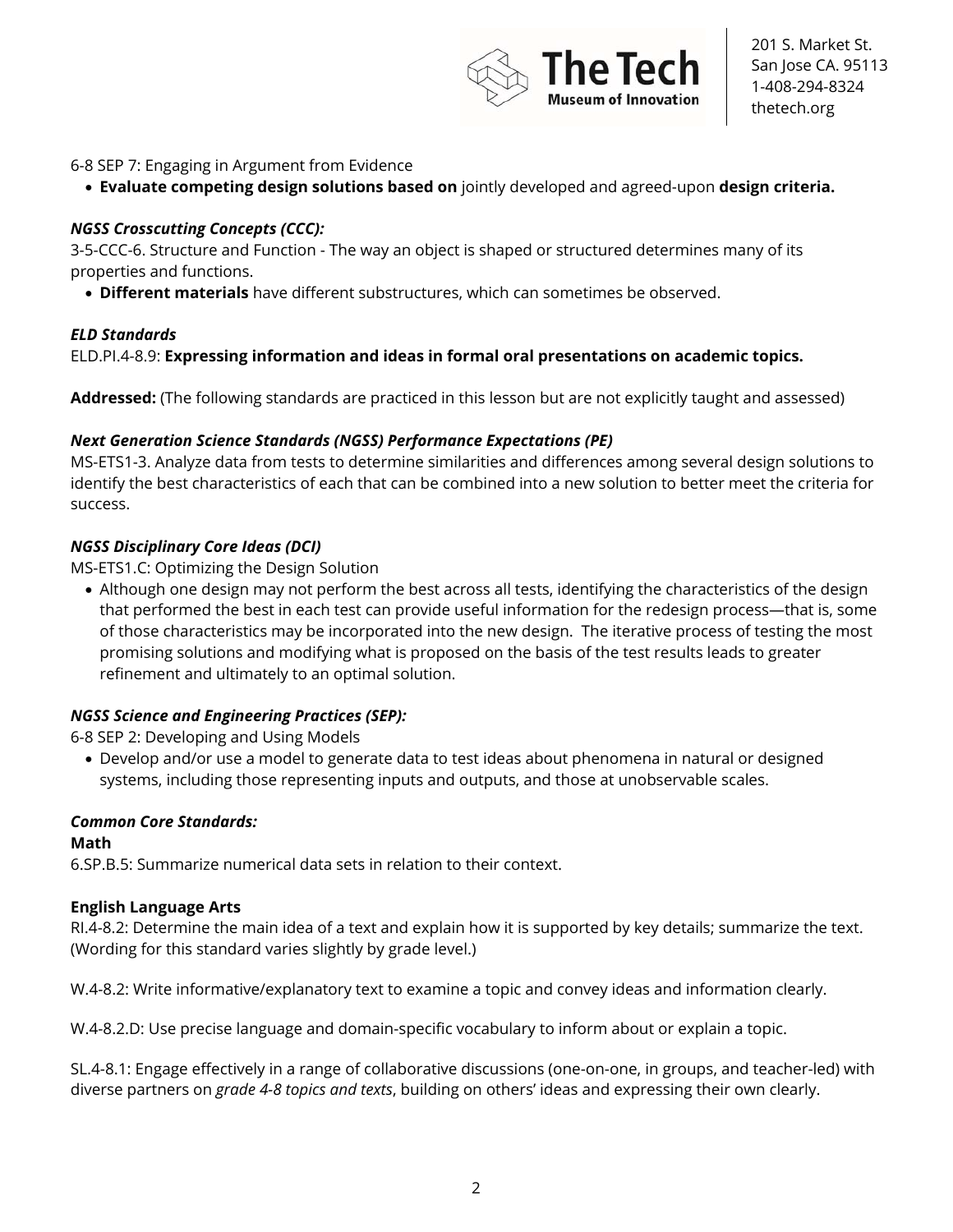

#### *English Language Development Standards*

Part 1A.1: Exchanging ideas and information with others through oral collaborative discussions on a range of social and academic topics.

Part 1A.3: Offering and supporting opinions and negotiating with others in communicative exchanges.

Part 1C.9: Expressing information and ideas in formal oral presentations on academic topics.

Part 1C.11: Supporting opinions or justifying arguments and evaluating others' opinions or arguments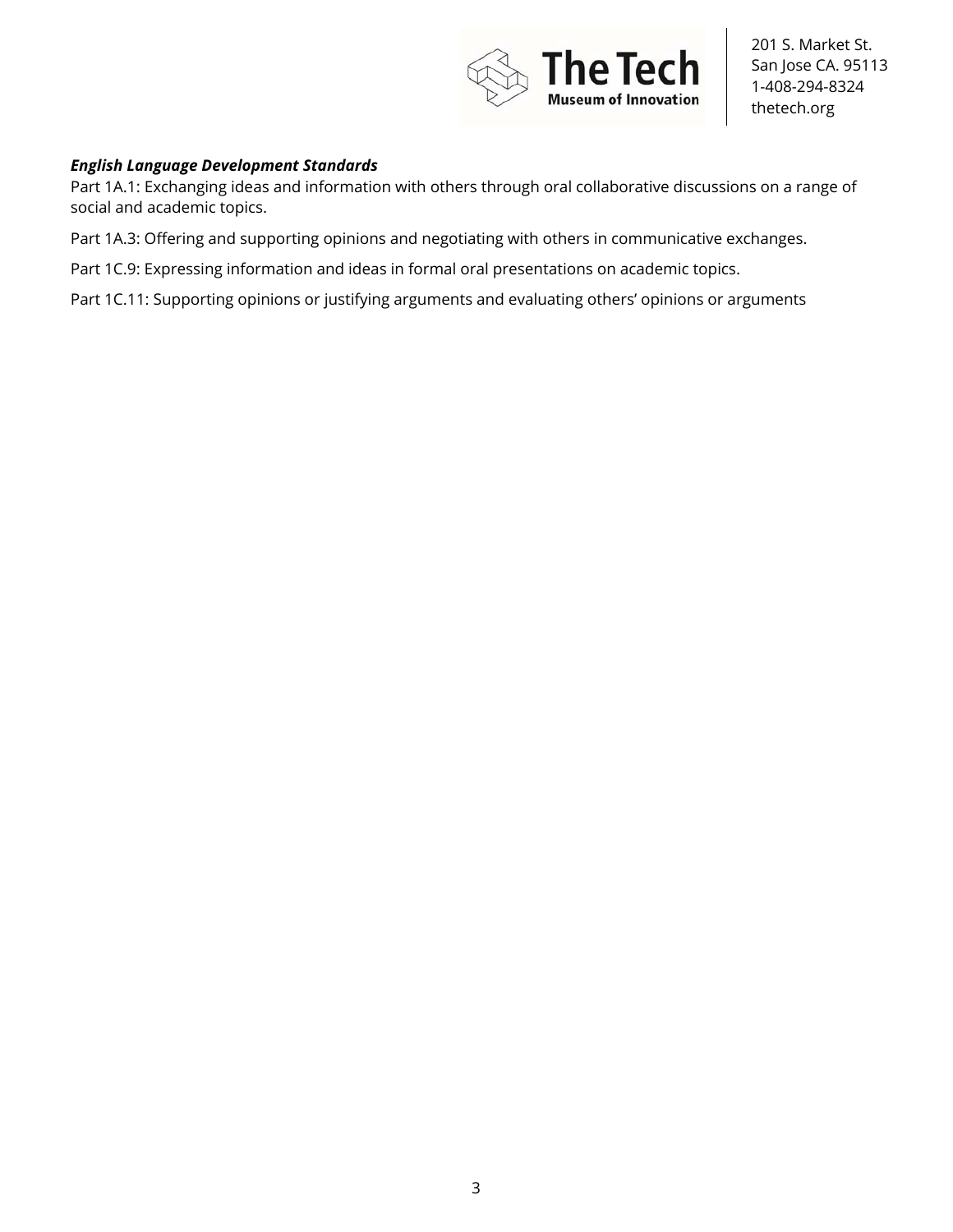

# **II. Advanced Prep & Set-Up for Lesson**

## **Move It! Advanced Set-Up**

*Materials (per team of 2-4 students; team sizes can be varied to accommodate your classroom set up.)* 

- 1 round object to move (such as ping pong ball or foam balls).
- 6 inches of masking tape
- Structural support materials that could be used for framing or support of devices (e.g. tongue depressors, straws, tinker toys, pencils, etc.) - approximately 5 pieces
- 1 rubber band, size 32 to 38
	- o Rubber band should be ¼ inch thick and approximately 4 inches long. Do not use the thinner ones, they will break under tension.
- 1 plastic spoon
- 1 straw
- 1 pencil

## *Move it! Set-Up*

- 1. Prepare a whiteboard/chart paper/projector to display information about the challenge:
	- Goal: Using the objects in your basket, come up with as *many different ways* as you can to move the pingpong ball. MOVE IT! MOVE IT!
	- Think about:
		- o This is a fast/quick design challenge: Simple is ok.
		- o Come up with as many different ways using different materials to move the ball.
- 2. Materials:
	- Set up supply baskets or boxes for the teams with each team getting a set of the listed supplies.
	- Students can design in groups of 2-4 students. Consider moving chairs out of the way to encourage student movement.
- 3. Work areas:
	- Have an area to design/build prototype for each group of students.
	- Students can design in groups of 2-4 students.
	- Consider moving chairs out of the way to encourage student movement.
- 4. Data Collection:
	- Students will test and record as many different ways as possible to move a ping-pong ball across a flat surface.
	- Have students record their observations and descriptions on their data collection tables ("Move It! Data Collection Table," appendix C).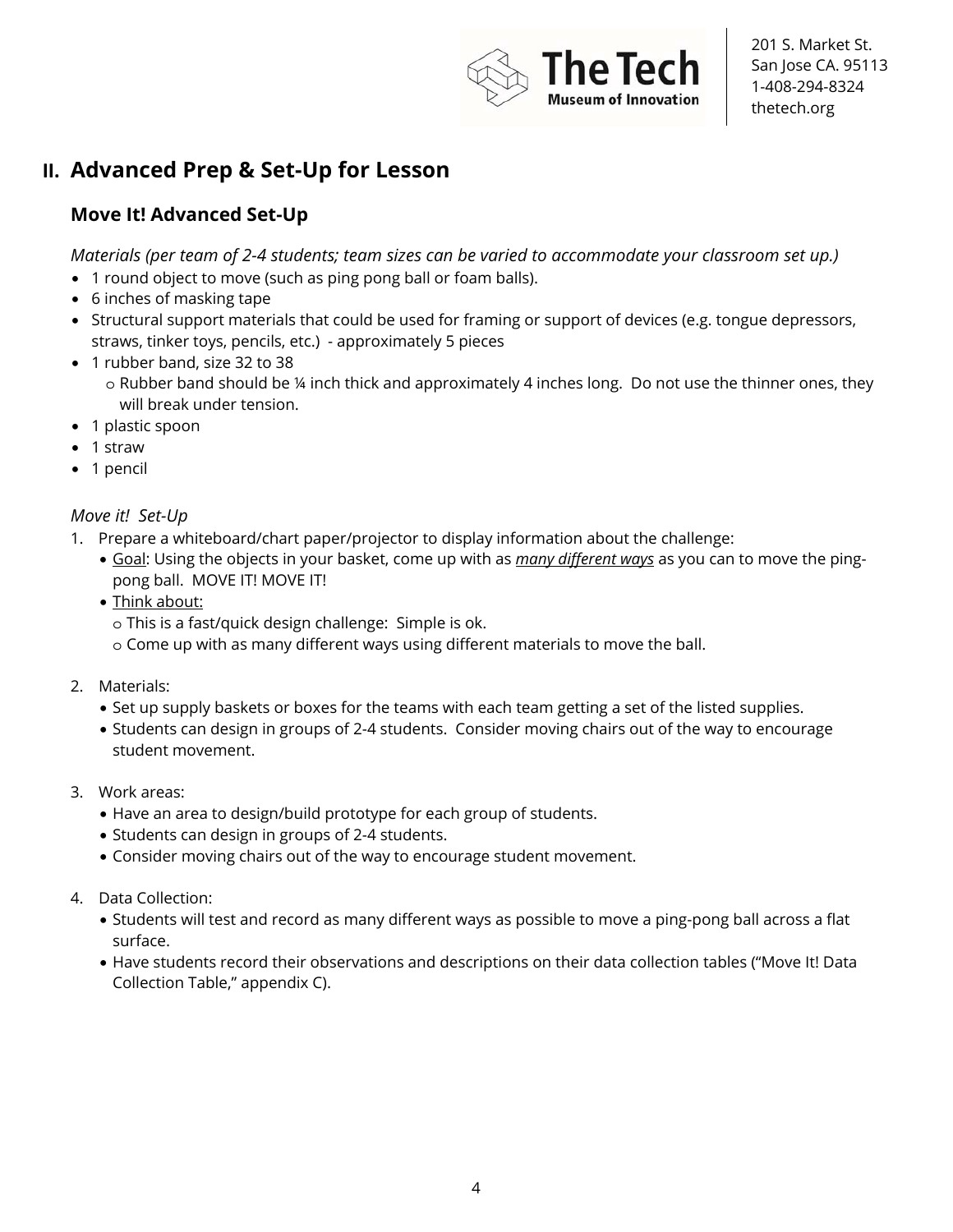

|          | <b>DEC SAILINIC ARTA LANIC.</b><br><b>Materials used</b> | How did you get the                                                                                                                                        | <b>Observations on objects</b>                                                                                                                                                                                  |                     |
|----------|----------------------------------------------------------|------------------------------------------------------------------------------------------------------------------------------------------------------------|-----------------------------------------------------------------------------------------------------------------------------------------------------------------------------------------------------------------|---------------------|
|          | and quantity                                             | object to move?                                                                                                                                            | movement.                                                                                                                                                                                                       | Sketch/label design |
| Design 1 | rubber band (1)                                          | I created a sling shot by<br>putting the rubber band on<br>my index/thumb, pulling the<br>ping-pong ball back and<br>releasing it.                         | The ball moved very fast and traveled 7<br>feet.<br>The ball moved forward but it was hard<br>to keep from falling out of the rubber<br>band, and it had a lot of spin so it came<br>backwards after it landed. |                     |
| Design 3 | pencil (1)                                               | I hit the ball with the eraser<br>end of the pencil like a pool<br>ball.<br>I struck the ball like a<br>baseball.                                          | The ball rolled across the whole table<br>steadily in a straight line.                                                                                                                                          |                     |
| Design 4 | straw $(1)$                                              | I used a straw to blow at the<br>ball.                                                                                                                     | The ball traveled quickly across the<br>whole table.<br>In some trials it didn't move at all<br>(wasn't aimed right).                                                                                           |                     |
| Design 5 | spoon (1)                                                | I put the ball on the spoon.<br>Holding the bottom part of<br>the spoon, I cocked the top<br>part backed and then<br>released the top part of the<br>spoon | The ball was launched into the air and<br>actually went half way across the table<br>before landing.                                                                                                            |                     |

Note: For K-4th grade you can give students a hand-out or have them copy the table from the overhead. For 5th-8th grade level you can give them the headings and have them create their own data table.

### • See sample data table: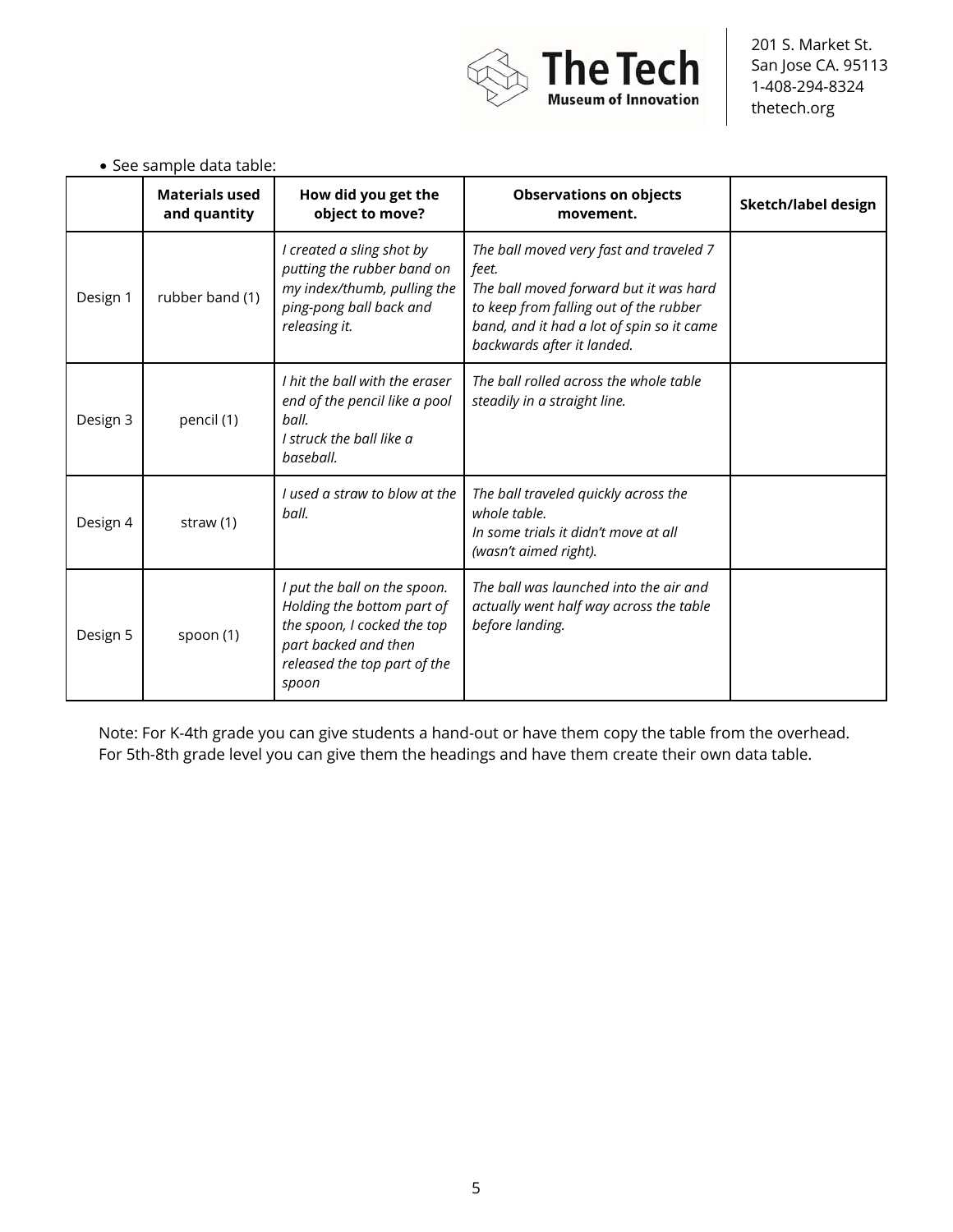

## **Launch It! Advanced Set-Up**

### *Materials (for class of approximately 32 students)*

The quantities below will result in limiting some supplies for the groups, so all groups will not get the same supplies. If not limiting supplies, increase numbers of supplies.

- 3 targets for launch area, can be make from paper plates, printer paper, etc.
- Blue or masking tape to mark launch area
- Sticky notes or other landing markers
- ~5 Plastic spoons/forks
- ~10 wooden clothespins
- ~30 rubber bands, mixed sizes
- ~20 round toothpicks (flat toothpicks are not strong enough)
- ~5 lengths of flexible tubing cut into 6-9 inch lengths
- ~10 foam pieces
- $\bullet$  ~ 6 oz. playdough or clay
- ~5 strips of netting or cloth, cut into 2 inch strips
- Have a mix of each of the following available for building:

#### **Differentiation options:**

- One option for scaling up for middle school is to launch objects of two different masses.
- Limiting available materials can result in more varied designs and more creative solutions to the design challenge. If you are limiting materials, be sure to discuss with students to avoid arguments or feelings of unfairness, and have a strategy for distributing materials. Some ideas:
	- Make supply kits for the groups and put different materials in different kits. Decide ahead of time if trading between groups is allowed.
	- Give each team a budget of how many total pieces they are allowed to choose when they come up to gather supplies.
- o ~15 sheets of various types of paper (e.g. cardstock, cardboard, index cards, printer paper)
- o ~30 pieces of vertical support structure material (e.g. tongue depressors, straws, tinker toys, pencils)
- o ~30 pieces of base support material (e.g. large tongue depressors, shoe boxes, large sturdy cups)
- o ~30 small containers to potentially hold ping-pong ball (e.g. sauce cups, various Dixie cups, cloth strips)
- o ~5 empty plastic bottles (e.g. empty shampoo bottles, soda bottles, water bottles)

Materials per group of students:

- 1 ping-pong ball
- 6 inches of masking tape
- 1-2 scissors

Optional materials (for  $4<sup>th</sup>$  – 5<sup>th</sup> grades, we suggest providing less material/choices).

- ~6 pieces of string, cut into 1 ft. lengths
- ~3 springs of varied sizes
- $\bullet$  ~3 hot glue guns
- ~4 quart zipper storage bags
- ~10 washers, mixed sizes

• ~10 magnets  $\bullet$  ~10 balloons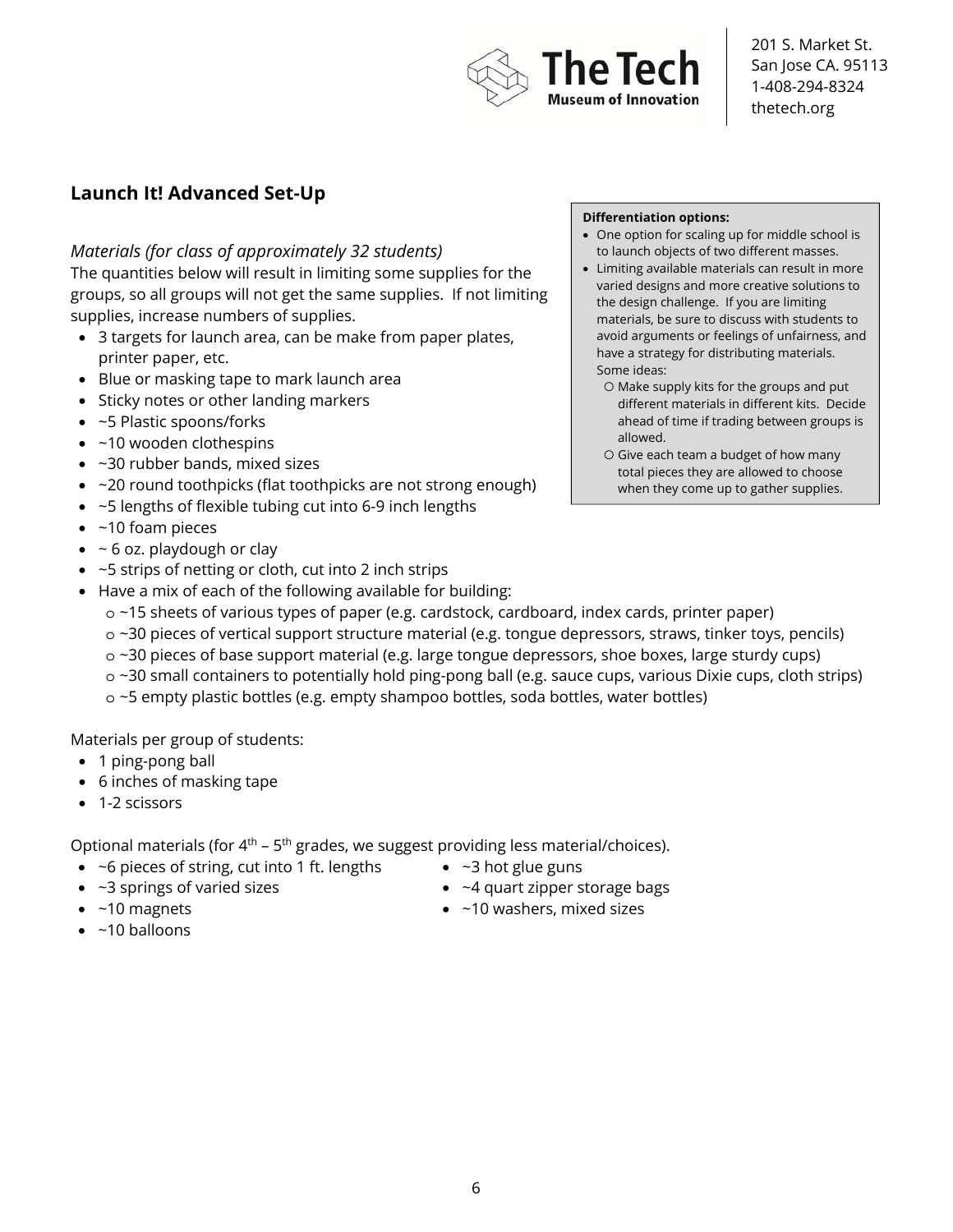

## *Launch It! Set-Up*

Set up the classroom with work areas for groups, a materials or supply table, and a launching area.

- 1. Have a whiteboard/chart paper/projector with following information about the challenge
	- Goal: Build and design a device to launch the ping pong ball
	- Design for:
		- o Distance (How far did it travel?)
		- o Accuracy (How close did the object travel to the target?)
		- o Precision (Can you hit the same location 3 out of 5 times?)
	- Think about:
		- o How you will record your data in your data table?
		- o How will you measure accuracy?
		- o How can you reduce the variables in your redesign to determine cause and effect?

#### **Facilitator Notes:**

Differentiation for launch

- For  $6<sup>th</sup>$ -8th graders:
	- Include two additional targets: Place one additional target 1 meter left of the left of the center line at the 2-meter mark. Place an additional target 1 meter to the right of the center line at the 3-meter mark, off centered from the linear line by 1 meter to the right at the 3 meter mark.
- For  $7<sup>th</sup>$ -8<sup>th</sup> graders:
	- Consider having two different objects with different masses for students to compare the effect mass has on performance. You can also challenge students to launch a small aircraft (at least 4 inches in length)
	- To test for repeatability, increase the number of run trials to 5-10 times instead of 3 times.

- 2. Materials:
	- Sort different materials into different bins and arrange them along the area for easy student access.
	- Instruct students to only take what they need and to return any unused material for other teams to use.
- 3. Work areas:
	- Have an area to design/build prototype for each group of students. Each table should have a set of the supplies listed under "Materials per group of students" on the previous page.
	- Students can design in groups of 2-4 students.
	- Consider moving chairs out of the way to encourage student movement.
- 4. Launch Area:
	- If possible have this area off to the side (away from Design and Materials tables).
	- Set up launch platform(s) (such as 1-2 table, stacked text books) in front of the measured runway.
	- To set up your runway, using blue or masking tape, mark 5 meters in increments of ½ meter.
	- Place two large circular targets at locations of 2m and 5m from the start in a straight line. The target diameter should be appropriately 30cm. Either use poster paper and draw targets on them, or use paper plates.
- 5. Data Collection:
	- Have students all begin by aiming for the closer target (target A). If teams are successful and there is more time, challenge them to aim for the target that is farther away (target B).
	- After each launch, measure and log the distance and accuracy of the landing location.
	- Repeat the launch for a total of 3 trials
	- Record data for all of the launchers *("Launch It! Data Collection Table," Appendix C)*

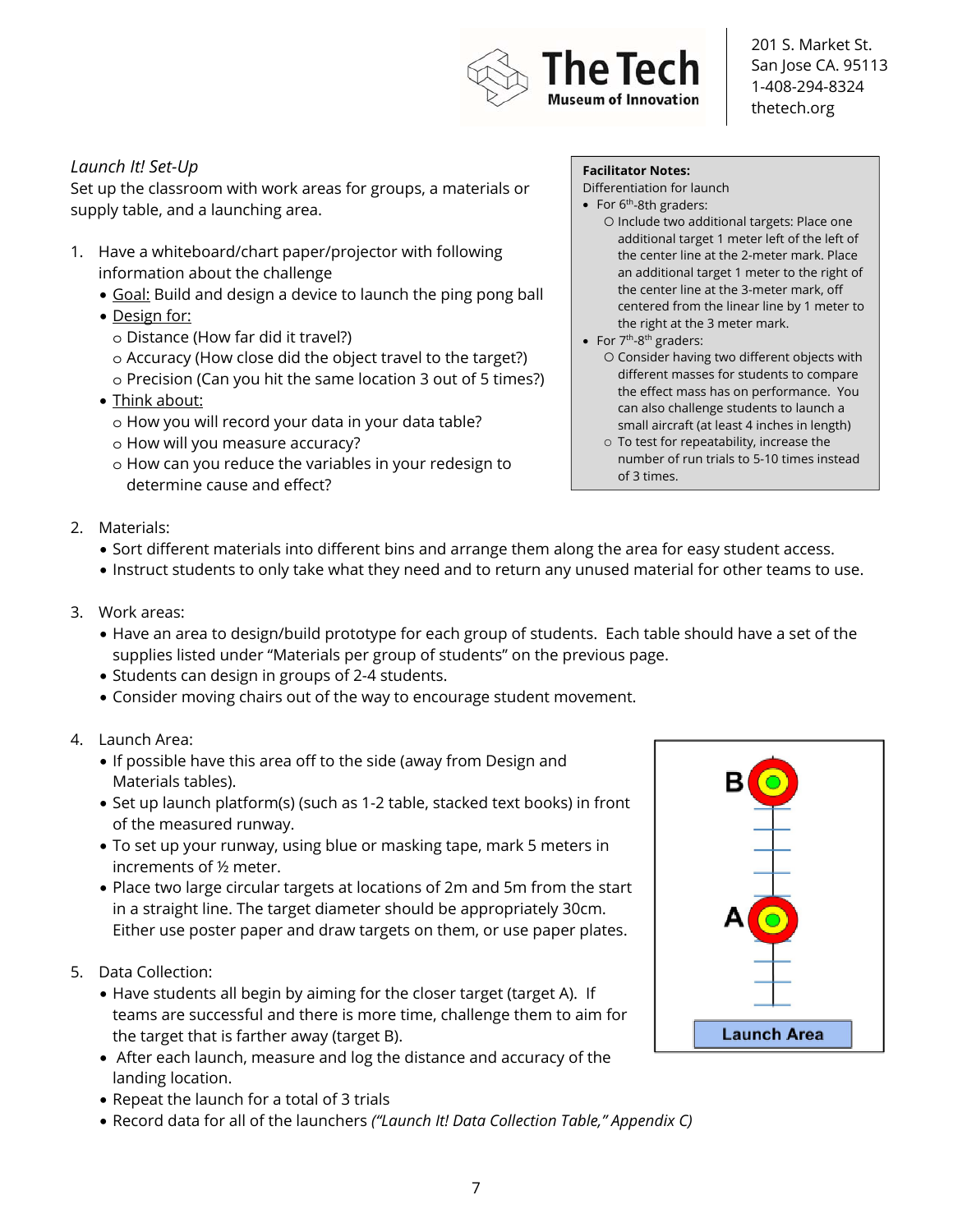

• See sample data collection table below:

|                                                                                                  | Trial #1                                   |                                 | Trial #2                      |                                        | Trial #3       |                 |
|--------------------------------------------------------------------------------------------------|--------------------------------------------|---------------------------------|-------------------------------|----------------------------------------|----------------|-----------------|
| 1 <sup>st</sup> Prototype:                                                                       | Distance                                   | <b>Accuracy</b>                 | <b>Distance</b>               | <b>Accuracy</b>                        | Distance       | <b>Accuracy</b> |
| (Draw a sketch in this box)                                                                      |                                            |                                 |                               | On center                              | 1 <sub>m</sub> |                 |
|                                                                                                  | 2.5 m                                      | $0.5$ m right                   | 2 m                           | line                                   | (launcher      | On center       |
|                                                                                                  |                                            | of target                       |                               |                                        | fell apart     | line            |
|                                                                                                  |                                            |                                 |                               |                                        | mid-           |                 |
|                                                                                                  |                                            |                                 |                               |                                        | launch!)       |                 |
|                                                                                                  | What part of the criteria and              |                                 | What part of the criteria and |                                        |                |                 |
|                                                                                                  |                                            | constraints does this prototype |                               | constraints does this prototype        |                |                 |
|                                                                                                  | meet?                                      |                                 |                               | NOT meet?                              |                |                 |
|                                                                                                  | • Launched the ping pong ball              |                                 |                               | Launcher is not reusable – it broke    |                |                 |
|                                                                                                  | • All team members participated actively   |                                 |                               | during the third trial!                |                |                 |
|                                                                                                  | • All team members contributed             |                                 |                               | • Did not hit the target               |                |                 |
|                                                                                                  | • Device launched facing forward off table |                                 |                               | • Did not come within 1/4 meter on any |                |                 |
|                                                                                                  | • Met all constraints                      |                                 |                               | trial                                  |                |                 |
|                                                                                                  |                                            |                                 |                               |                                        |                |                 |
| Based on the data collected from your first prototype, what MODIFICATIONS will you make for your |                                            |                                 |                               |                                        |                |                 |

**second prototype, and WHY? What results do you expect?** 

• *We are going to put more rubber bands on it because that is where the power comes from and our ball isn't going far enough. If we add more rubber bands it should launch farther and reach the target.*

<sup>•</sup> *We are going to reinforce the place where the launch arm attaches to the base because that's where it fell apart during the 3rd trial. We think that will help us meet the "reusable" criteria*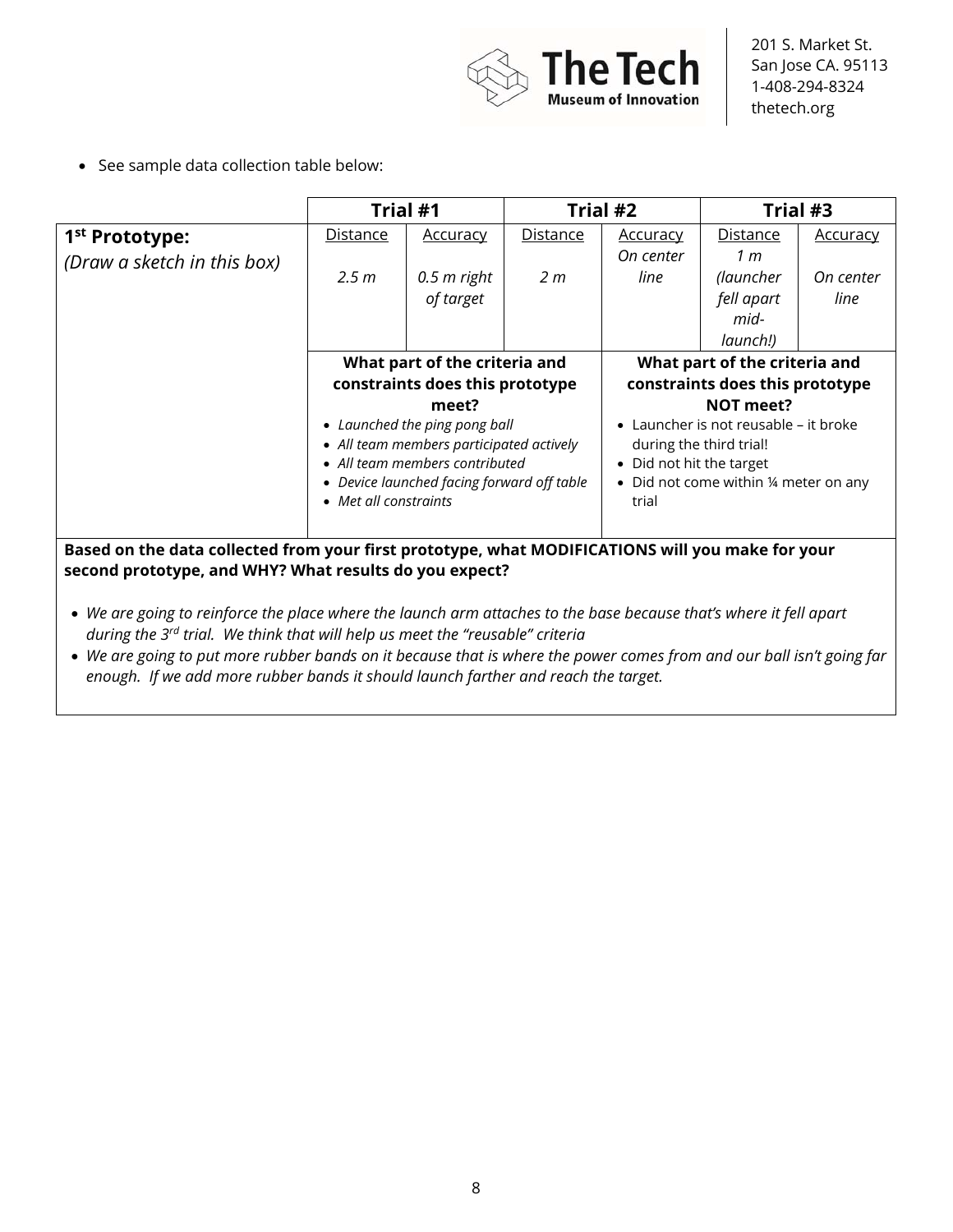

# **III. Launch It! Lesson Guide**

**Guiding Question:** How can we use engineering concepts and practices to build the optimal launcher for our aircraft?

## **A. Introduction (10-15 minutes)**

- 1. Introduce the design challenge theme. Some information you might introduce includes:
	- In a natural disaster, such as an earthquake or hurricane, people are cut off from resources they need to survive. Necessities like food, clean water, and medical supplies can be very difficult to transport to the people who need them most.
	- Over the course of this unit, you will be developing some new ways to help transport supplies to families in remote villages who are difficult to reach.
	- There are many ways to launch an object into flight. Some methods are more powerful and can launch things very far, while others are very accurate.
	- A launcher is part of a system that includes an object to be launched (projectile), launcher and an operator (person who uses the launcher).
	- To make the launch system work you need to consider all parts of the system.
	- Your task will be to develop a launch system that is both powerful and accurate.
	- This project will also help us prepare for the culminating Tech Challenge 2016.
- 2. Introduce key engineering design vocabulary. Information and key vocabulary you might introduce include:
	- Since we are working on a system of complex parts, we need to talk like **systems engineers**.
	- We will encounter many engineering terms as we work through this project. To get us started, here are a few key terms we'll be using today:
		- o **Constraints** The limitations of a design problem which typically include budget and schedule limitations but may also include other limitations such as maximum size restrictions.

#### **Facilitator Notes:**

Introducing and reinforcing vocabulary

- Introduce only a few target vocabulary words at a time
- Connect target vocabulary to context and to experiences to which students can relate.
- Use target vocabulary often and encourage students to use them often.
- When introduced, post target vocabulary in the room and refer back to them periodically.
- With student, make up hand or body motions that can represent their meaning.
- o **Criteria** The requirements or desired features of a design problem often describing the purpose and standards that a system or device must meet.
- o **Systems engineer** An engineer who focuses on how to design and manage complex engineering systems, frequently working over multiple interdisciplinary fields.
- 3. Lead a discussion that draws on student's prior knowledge about launch systems. Chart and post student ideas for reference later in the lesson. Sample questions might include:
	- What are some objects or living things that you have seen launch or take-off?
	- Do all things launch or take-off in the same way?
	- How do these different launch or take-off systems work?
	- Where do launch systems get the energy to launch?
	- Which launch systems are the most accurate? What evidence do you have?

## **Facilitator Notes:**

*Launch and take-off systems* Students may identify launch and take-off systems including rocket and launch pad, airplane and runway, bird and tree, slingshot and rock, golf club and ball, catapult and rock, baseball bat, ball and tee, Nerf gun and dart, hang glider and cliff, helicopter and ground, etc.

## **Facilitator Notes:**

**The Tecl** 

ıseum of Innovation

Introduction • Consider NOT providing examples or pictures of launchers. Allow students to create and develop their own ideas independently.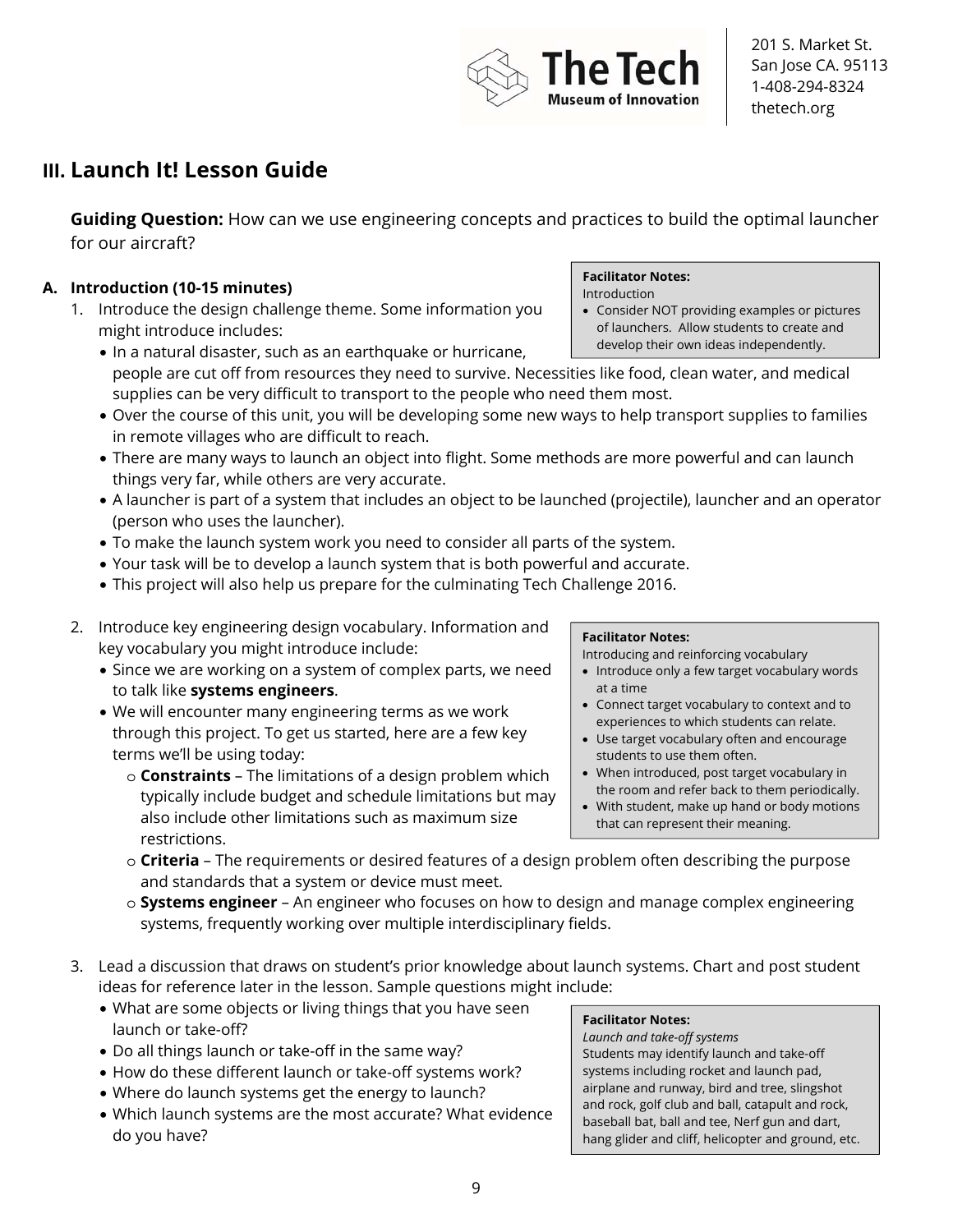## **B. Move It! Design Challenge** (30-45 minutes)

- 1. Connect to the previous discussion on the variety of ways things take-off and launch.
	- Your team of engineers has been asked to develop several possible ways to transport supplies from an airport to nearby cities and villages where people are in need. You need not develop an **optimal** solution now, just come up with as many solutions as possible. specific conditions
	- Engineers often use **models** to help them understand how complicated systems work. Models can be diagrams, computer models or physical models.
	- How can we use simple materials to model some of the launch or take-off systems we identified earlier?
- 2. Discuss the role of brainstorming in the design process.
	- Brainstorming is way of generating a lot of ideas in a short period of time. This challenge is about finding many different solutions. Brainstorming can help your group do that within the time constraint.
- 3. Introduce the design challenge:

Design Problem:

• Engineers are working on new methods to transport food and rescue equipment to disaster sites around the world. These sites can be extremely varied and require many different approaches to delivering supplies. As an engineer, you must research as many ways as you can think of to move a payload. This will help you design a supply delivery system to many different locations around the world.

#### **Facilitator Notes:**

Brainstorming

- Students new to brainstorming for design process often benefit more from a whole-class brainstorm where the teacher models the rules.
- Consider using rules, such as these to guide students' brainstorming session.
- Possible brainstorming rules: ○ Suspend Judgement
	- Go for quantity
	- Be concise!
	- Capture all ideas
	- Go for wild ideas
	- Build on ideas of others
	- Be visual, sketch
	- Focus on the topic
- All ideas are valid

Criteria (Design Requirements/Desired Features):

- Use all of the materials in at least one way to move the ping-pong ball.
- You must test at least 6 different ways to move the ball.
- All team members must contribute and be able to articulate what their contribution was.
- Sketch all of the designs you tried and make notes on how they worked in your data table.

#### Constraints (Design Limitations):

- Use only one material at a time to move the ball.
- You can only touch the ball with the materials, not your body.
- You have 10 minutes to complete the challenge.

#### Testing:

- Each group works at their work area to test and record as many different ways as possible to move the ball across a flat surface.
- Any mechanisms that involve projectile motion will be launched in the launch area, not at desks.

**Facilitator Notes: Optimal** – the best result obtained under

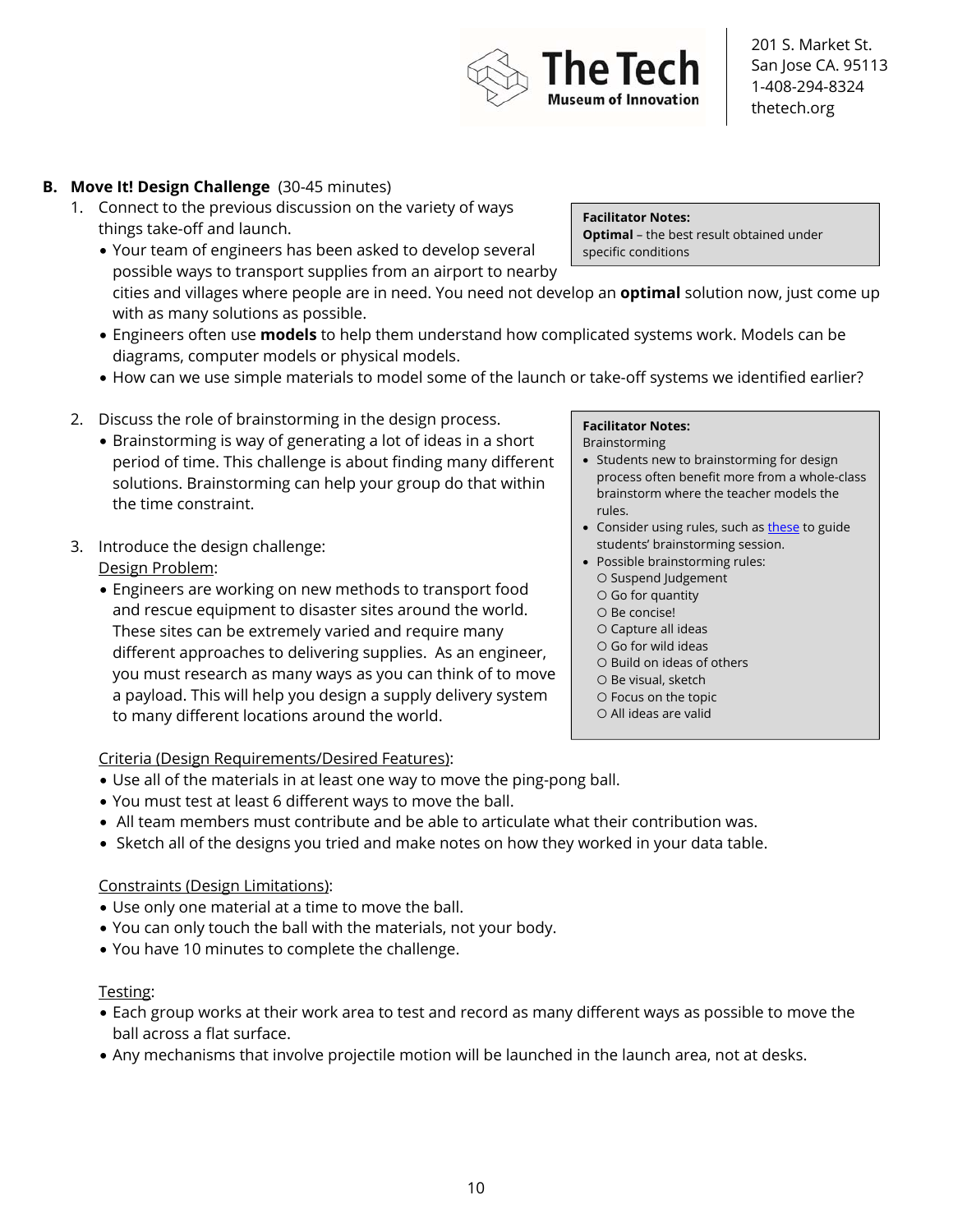

- 4. Debrief the design challenge: Help students compare their different solutions. Some questions you may use to guide the debrief include:
	- What went well in this challenge?
	- What was difficult? How did you work to overcome these difficulties?
	- With which objects was the ball easiest to move?
	- What made them easier? (What were the properties of these materials that made them easier to use?)
	- With which objects was the ball most difficult to move?
	- What made them more difficult to use? (What were the properties of these materials that made them more difficult to use?)
	- Which objects did you use to move the ball in multiple ways?
	- What properties of these objects made this possible?

#### **Facilitator Notes:**

Debrief – Possible student responses may include:

- Students may notice that some objects were easier to move the ball farther (rubber band, spoon) and some were more suited to precise movements of the ball (blowing through the straw, tapping with a pencil or stick).
- Students should notice that many of the materials were able to be used in multiple ways (spoon, stick/pencil, straw)
- Students may begin to notice that some tools sacrificed one area of use for another. For example, using a rubber band is good for making the ball go far and fast, but is not ideal for exact aiming at a specific target. In engineering, this is called a **trade-off**.
- 5. Apply the idea of a **failure point** to the challenge students just completed.
	- In your first experiment, let's say you launched your ball with a spoon. But on the third try, the spoon broke. Does that mean your whole design was a failure and it does not work to launch a ball with a spoon?
		- o *Possible response: No. The spoon launched the ball with great success 2 times! The design itself, I would consider a success.*
	- We call the part of a system that, if it fails, will cause the entire system to stop working, a **failure point**. What then was the failure point in that situation?
		- o *Possible response: The design was successful. However the handle of the spoon was not strong enough. The*  whole design was not a failure; the failure point was the weak and brittle handle of the spoon. If the handle *fails, the whole system can no longer work.*
	- Based on that data, how could you iterate that design to address the failure point?
		- o *Possible response: We could reinforce the spoon handle with duct tape. Or, we could use a metal spoon instead of a plastic spoon.*
	- Think about comparing multiple solutions based on data, mechanisms, distance, precision, accuracy, and failure points as we move on to our next challenge.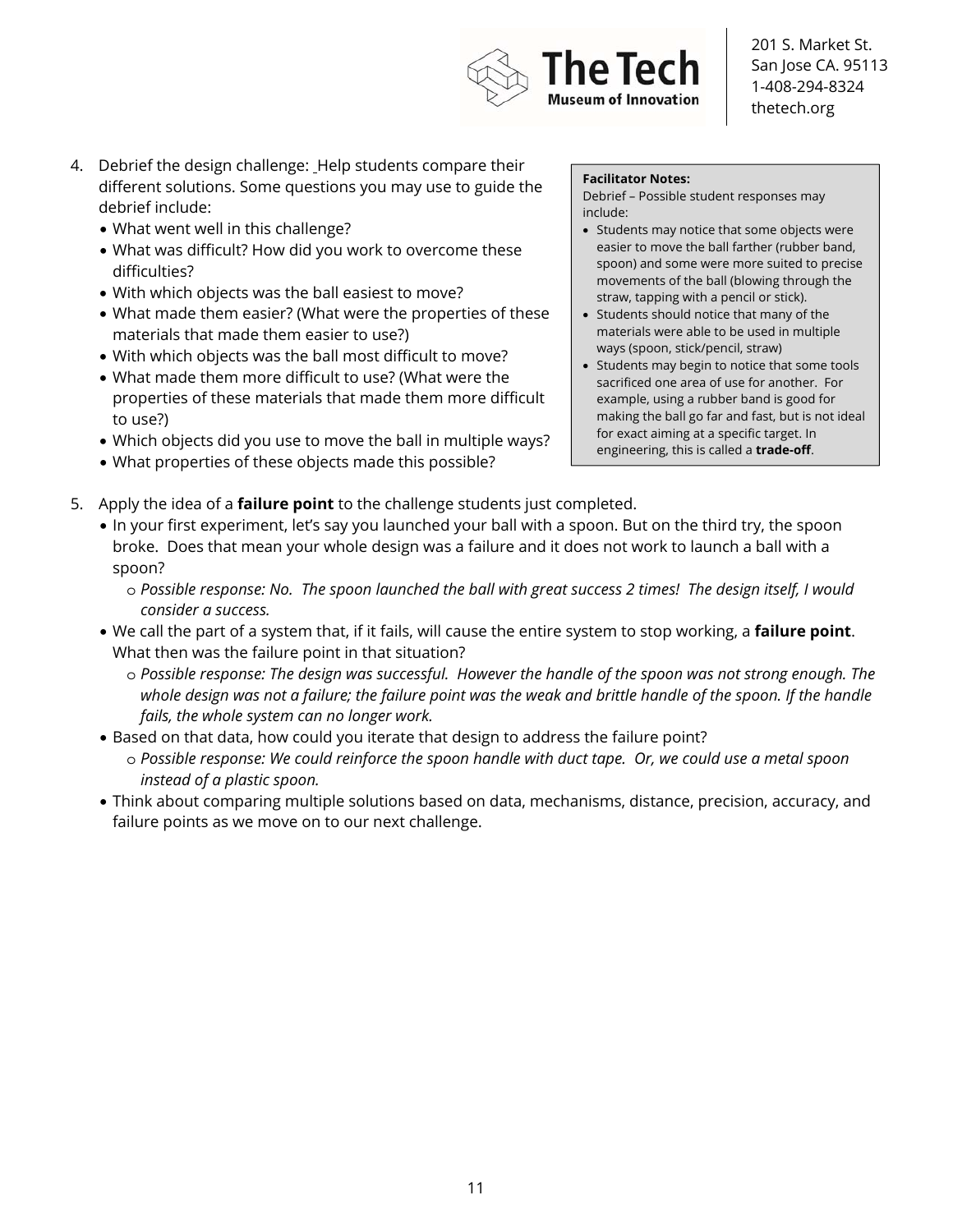

### **C. Content Learning (15-20minutes)**

- 1. Conduct a whole-class discussion on the relationship between the structure and function of the designs from "Move It!" Possible discussions questions could include:
	- In design we look for crosscutting concepts. These are concepts that are important in all types of science and engineering. One crosscutting concept in design is "Structure and Function". Designs have specific substructures (parts) that determine the function of the design. These substructures are made from certain materials and have specific shape.
	- For example which substructure allowed you to move the ball in multiple ways? How did the shape and/or material of that substructure enable you to move the ball in multiple ways?
- 2. Work with students to list the objects, their structure (shape/materials) and their function. Fill in a table of materials together either on an overhead, whiteboard, or projector *("Structure and Function," appendix C)*
	- Throughout discussion, stress that structure determines function(s)
	- Possible student responses may include:

| Object |                              | <b>Structure</b> (shape & material)    | <b>Function</b>                                       |
|--------|------------------------------|----------------------------------------|-------------------------------------------------------|
| straw  | hollow                       | flexible<br>sideways, light<br>in mass | you can blow air<br>through it because<br>it's hollow |
| straw  | long, thin                   | lengthwise,<br>rigid                   | you can use it as a<br>stick because it is<br>rigid.  |
| spoon  | long, flat,<br>curved "bowl" | flexible                               | allows you to pull<br>the spoon back and<br>launch it |

- 3. Define **data**, **distance**, **precision**, and **accuracy**. Review with the whole class the following vocabulary words.
	- Have students come up with the meaning, usage and examples of these vocabulary terms. In pairs, give students 2 minutes to come up with these on their own *(you may use "Vocabulary Write-Pair-Share," appendix C, if useful)*.

#### **Facilitator Notes:**

Discussion – science vocabulary

- Teachers can take this opportunity to explain some science vocabulary that may come up as students discuss the function of their objects. ○ Bending back a spoon or using a rubber
	- band makes use of the **elastic** properties of these objects. **Elasticity** is the tendency of an object to return to its original shape after it has been stretched or compressed.
	- In both the spoon and rubber band example as well, students are increasing **potential energy** (stored energy) until they release the ball, at which point it has **kinetic energy** (energy of motion)
	- Whatever way students move the ball, they are demonstrating **energy transfer** from one object to another, which is the process of passing energy from one device or system to another.
	- Students may use the stick or spoon as a **lever**, which is a simple machine in which a rigid object is used with a fulcrum (pivot point) to multiply the mechanical force that can be applied to another object.

## **Facilitator Notes:**

Discussion

- It can be helpful for English Language Learner (ELL) students and struggling readers to provide sentence frames to support class discussions.
- For 6th-8th grade: To introduce trade-offs on speed (power) and accuracy ask students and write down their responses.
- Differentiation for grade levels: The standard for 3-5th grades expects students to compare multiple solutions. The standard for 6-8th grades expects students to optimize performance by making trade-offs.
- For more on the Crosscutting Concept of "Structure and Function" see 2015 Tech Museum "Engineering Takes Flight" lesson, where it is first introduced in the Aircraft Design Challenge portion of the lesson *(see here or Appendix B)*
- Call on groups to give their answers and combine answers as a whole class to create definitions and usage for each term. Ask probing questions. such as:
	- o When/how would you use data?
	- o When would it be important to have accuracy? Precision?
	- o How would you distinguish between precision and accuracy?
	- o How would distance change your plans or mechanisms?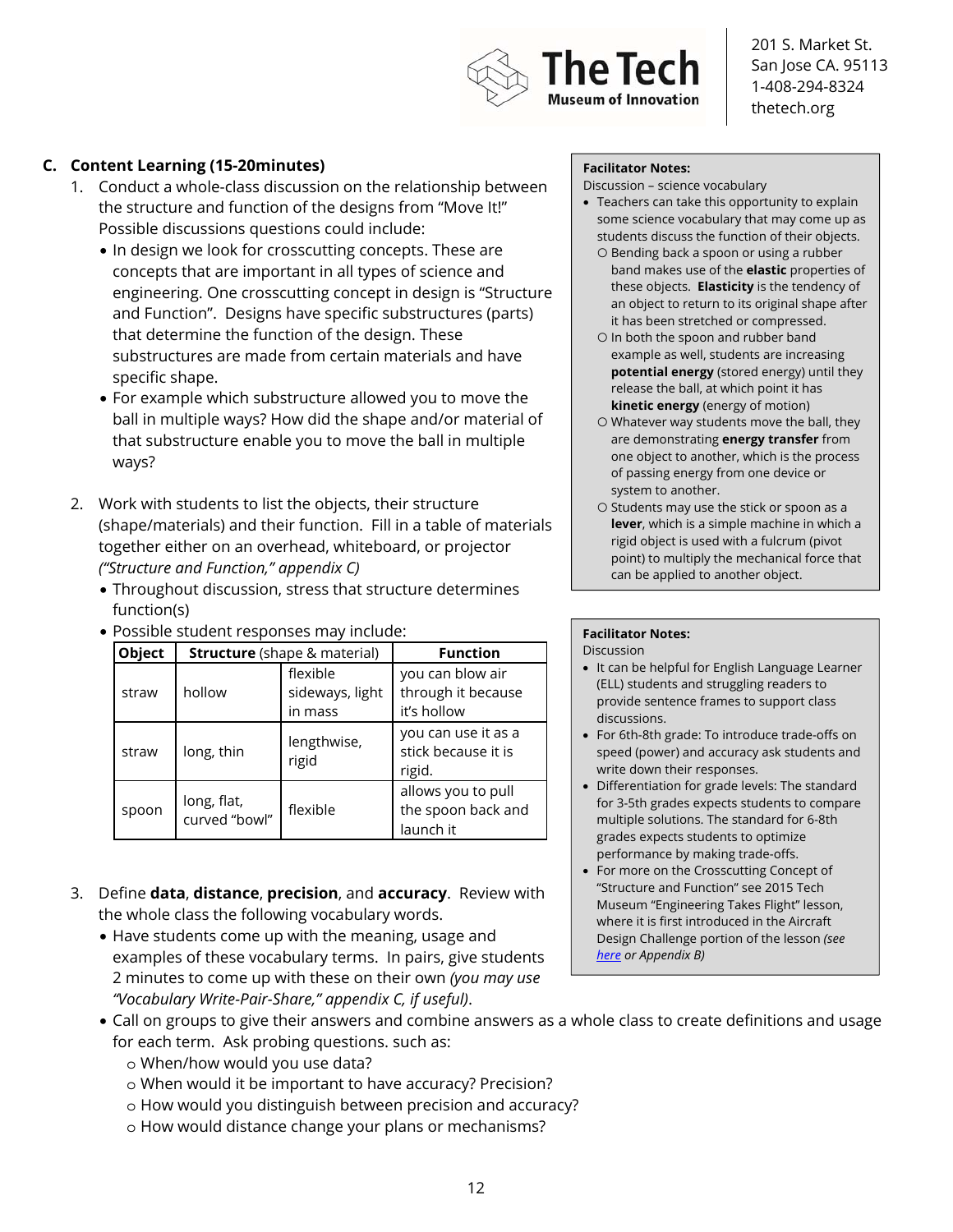

- 4. Precision and accuracy are important concepts that are frequently mixed up, both by students and adults. Clarify the difference between the two concepts with the following exercise.
	- On the whiteboard or projector, display 3 blank targets, side by side *(sample target images can be found here and in appendix B)*
	- Place 4 marks in the center of the first target (figure 1). Ask students, if you threw 4 darts and they landed like this, how would you describe your accuracy? What about your precision?
	- Place 4 marks away from the center of the second target, but grouped together (figure 2). Ask students, if you threw 4 darts and they landed like this, how would you describe your accuracy? What about your precision?
	- Place 4 marks away from the center of the second target, and away from each other (figure 2). Ask students, if you threw 4 darts and they landed like this, how would you describe your accuracy? What about your precision?
	- Use these diagrams and students' answers to illustrate the differences between accuracy and precision.



- 5. Make sure that, as a class, you have come to the correct definitions of the vocabulary terms:
	- **Data** are a collection of facts, such as numbers, words, measurements, observations or even just descriptions of things. Data are used to make conclusions.
		- o *A method I have used to collect data in the past is \_\_\_\_\_\_\_.*
	- **Distance** how far the object moves. It can be a data point.  $\circ$  *The greatest distance I think I could run without stopping is \_\_\_*
	- **Accuracy**  measures how close a measurement is to a known value or location, or to a target point. o *It is important for basketball players to be accurate shooters because \_\_\_\_\_\_\_\_\_\_.*
	- **Precision** measures how reproducible measurements are. Precisely hitting a target means that all the marks are closely spaced, even if they are far from the center of the target.
		- o *If I were shooting on a goal in a soccer game, having high precision would mean \_\_\_\_\_\_\_\_.*
- 6. [6-8th grade] Discuss and define **trade-offs**:
	- What trade-offs might a basketball player have to make when deciding where to shoot (or launch) the ball from?
	- Possible response: The player might have to consider the trade-off between distance and accuracy. She will have to decide: Is it more important to shoot the ball across a great distance (the 3 point line or half court) which will be more difficult to make, or shoot the ball from closer to the basket which will be more likely to make.
	- Definition of trade-off Giving up one thing in return for another. An example of a trade-off might be larger cars tend to have more mass and can carry more people than smaller cars. Because of their mass, larger cars tend to be less aerodynamic and have poor gas economy.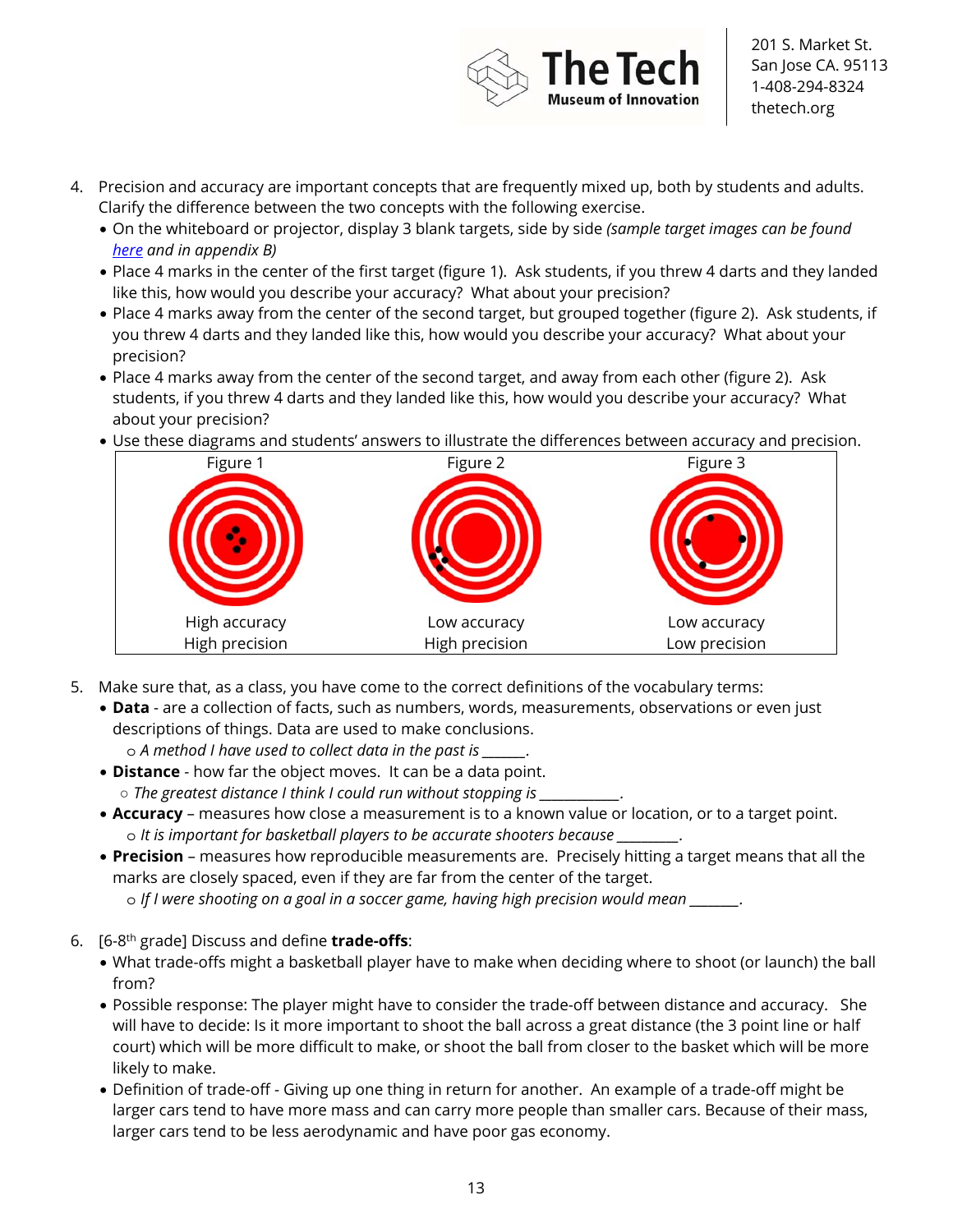

### **D. Launch It! Design Challenge (60-90 minutes)**

- 1. As an introduction to the Launch it! design challenge, teachers may choose to show and discuss 1 or more of the video(s) on the Nepal Earthquake. There are 3 short videos and a brief article *(see videos here or find link in appendix B).* Discussion questions might include:
	- What might be some effects of a major airport closing?
	- What affect might damaged runways have on air travel?
	- There are some helicopters flying and delivering aid to villagers. What are the pro/cons of delivering aid by helicopter vs airplane?

#### **Facilitator Notes:**

Introducing design challenge

- Questions can be asked in whole class discussions and/or in small groups. Answers can also be recorded on chart paper.
- Invite students to think of other real-life examples of where airplanes might need to be launched due to limited runway space. Or where it might be advantageous to have a short runway. Examples might be large cities with limited space. Navy aircraft carriers.
- 2. After watching the video(s) some possible discussion points include:
	- Earthquake-struck Nepal has been forced to close its international airport to large planes after its runway sustained damage from the April, 2015 earthquake (7.8 magnitude).
	- During this time there was a shortage of helicopters. In major disasters like this, disaster relief organizations often drop supplies from airplanes to help refugees.
	- The earthquake in Nepal and subsequent aftershocks were devastating. Over 8,000 were killed, villages were leveled leaving hundreds of thousands homeless in Nepal, India, China and Bangladesh.
	- Many people in remote areas have been unreachable by road and spread out over thousands of miles. How can we get the airplanes back into the air without long runways?
- 3. Introduce the Launch It! design challenge to the students
	- You have been asked to quickly design a small scale launcher that launches an aircraft with minimal runway length which will help the people of Nepal and other future disaster victims.
	- It's time to apply what you've learned about causing objects to move. Help Nepal launch their airplanes (in spite of its damaged runways)! What type of launcher can get the airplanes up in the air with both enough power to go the distance and enough accuracy to reach the remote villagers?

#### Design Problem:

• The airport runways have been damaged and there is a shortage of helicopters. Design a launcher that can launch an aircraft requiring minimal runway length. The goal is for the airplane to take off within a short distance and deliver supplies to remote villages.

#### Criteria (Design Requirements/Desired Features):

- The launcher must launch an aircraft (ping pong ball) with minimal launch area. (\*Differentiation for grades 5-8: use two objects with different mass)
- All team members must participate actively and be able to articulate the design decisions made and the rationale supporting these decisions.

#### **Facilitator Notes:**

Criteria and constraints

- Before introducing the criteria of the challenge, you might ask students to discuss in small groups what some possible criteria might be for a launcher.
- Additional constraints to scale up difficulty of this challenge could include limited budget and materials or a limited amount of time
- All team members must contribute and must be able to articulate what their contribution was.
- Device launches from table and must face forward (not sideways when aiming for one of the off-center targets).
- The launcher must be reusable through multiple trials (robust)
- Accuracy: Launched object hits the target 2 m from launch.
- Precision: The launcher comes within ¼ meter of target in 3 out of 5 trials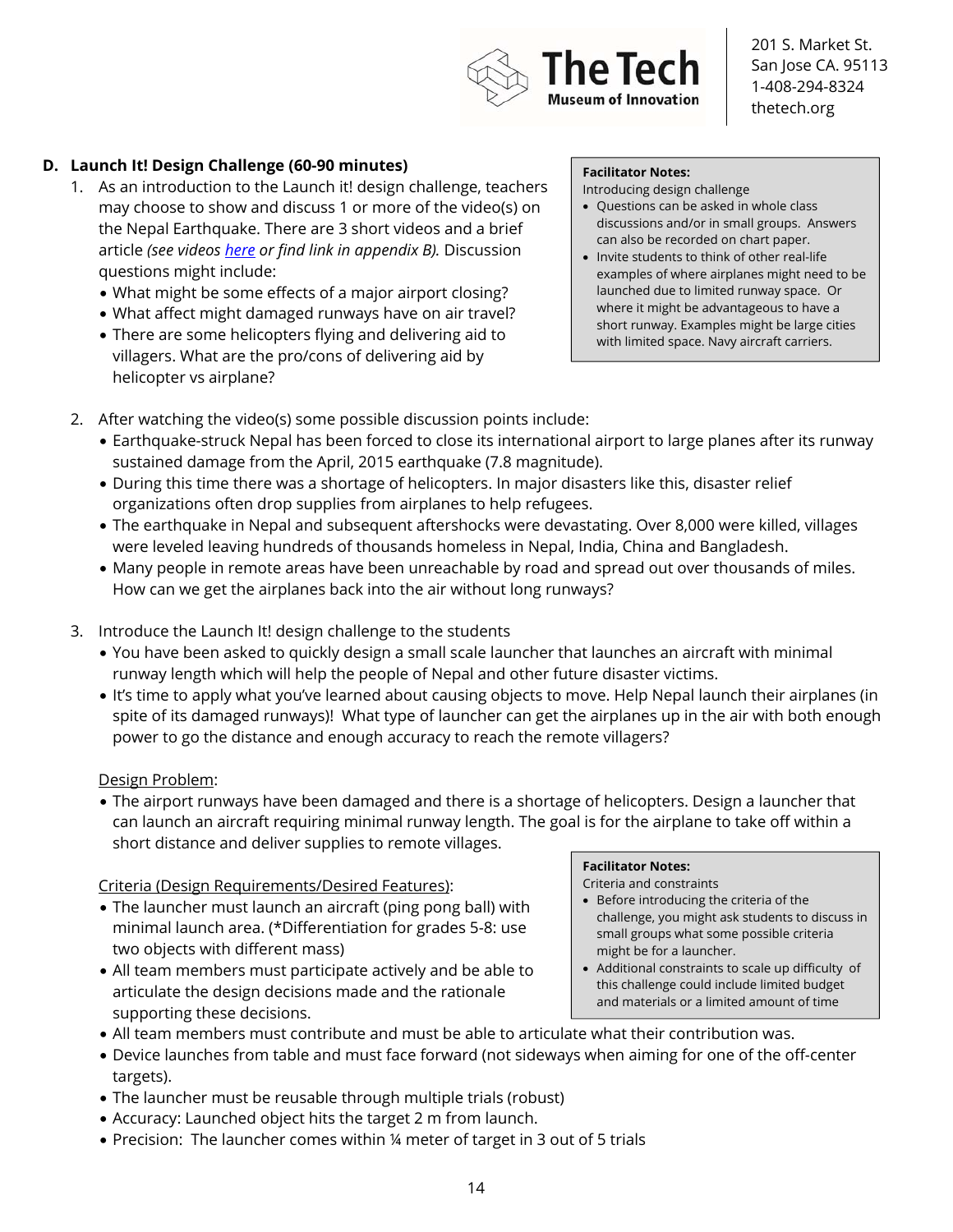

#### Constraints (Design Limitations):

- Use only materials on supply table
- 20 minutes to build and test your first launcher design
- Use only launch object provided (such as ping pong ball/duck)

#### Testing:

- Distance and Accuracy Test: A single person will launch the object five times from launch table at the same location to minimize launch variables. Object should be aimed at one of the designated targets. Repeat test 5 times and document your data. Two other team members will measure the distance traveled and accuracy (distance from the target to the object). Another member can make observations and record data.
- Observation: During tests, students should observe and document object's flight path.
- Students should document their data and design changes using the data collection tool or a science notebook *("Launch It! Data Collection Table," appendix C).*
- 4. While the students are designing their device, walk around and ask questions. Questions can be varied to cover the range of "depth of knowledge" levels. Refer here for website with depth of knowledge levels *(also see appendix B)*. For a more detailed list of questions refer to "Depth of Knowledge Questions for Discussion" in appendix A.2). Questions include:

#### **Facilitator Notes:**

Testing

- Students will likely need more time and may even need multiple class periods to work on their designs. That said, students tend to accomplish more when they feel some sense of urgency. We suggest giving students short work times of 20 minutes, which can be extended, if needed. Time permitting: you can extend the design challenge to the next day and give students an additional 10 minutes to obtain final data.
- Frequent testing is highly suggested. You might have the testing station open so that students can test a material by itself. Alternatively, or in addition, you might break up work times with whole class tests, so that groups can learn from each other and improve their designs.

#### **Facilitator Notes:**

Testing and student presentations

- Help students be aware of what works in their design. Many times students focus on what does not work. Instead of totally redesigning, help them focus on specifically what component is not working , the failure point *(for more detailed instruction about failure points see Appendix A2, Failure Point Background Information and Extension).*
- Change the criteria of the challenge for students who claim to be finished and have a large amount of time left. For example if they complete the challenge and hit the target at the 300 mark, challenge them to hit one of the side targets at a greater distance. Or, have them try to get more precise or more accurate data.

| Level 1 Questions (Define/recall/list):                                                                                                                                                                                                                                | Sentence starters may include:                                                                                                                                                                                |
|------------------------------------------------------------------------------------------------------------------------------------------------------------------------------------------------------------------------------------------------------------------------|---------------------------------------------------------------------------------------------------------------------------------------------------------------------------------------------------------------|
| • What materials did you use?                                                                                                                                                                                                                                          | • The materials we used were _____.                                                                                                                                                                           |
| • What data will you collect?                                                                                                                                                                                                                                          | • We will be collecting ___________.                                                                                                                                                                          |
| Level 2 Questions (Collect and display/make<br>observations/summarize):<br>• What will your team look for/observe during the<br>testing? Why?<br>• What do you notice about how your launcher<br>performs?<br>• What do you notice in terms of accuracy?<br>Precision? | Sentence starters may include:<br>• During launching, we are going to look for<br>• We notice that our launcher __________.<br>• We notice that in terms of accuracy/precision, our<br>launcher ____________. |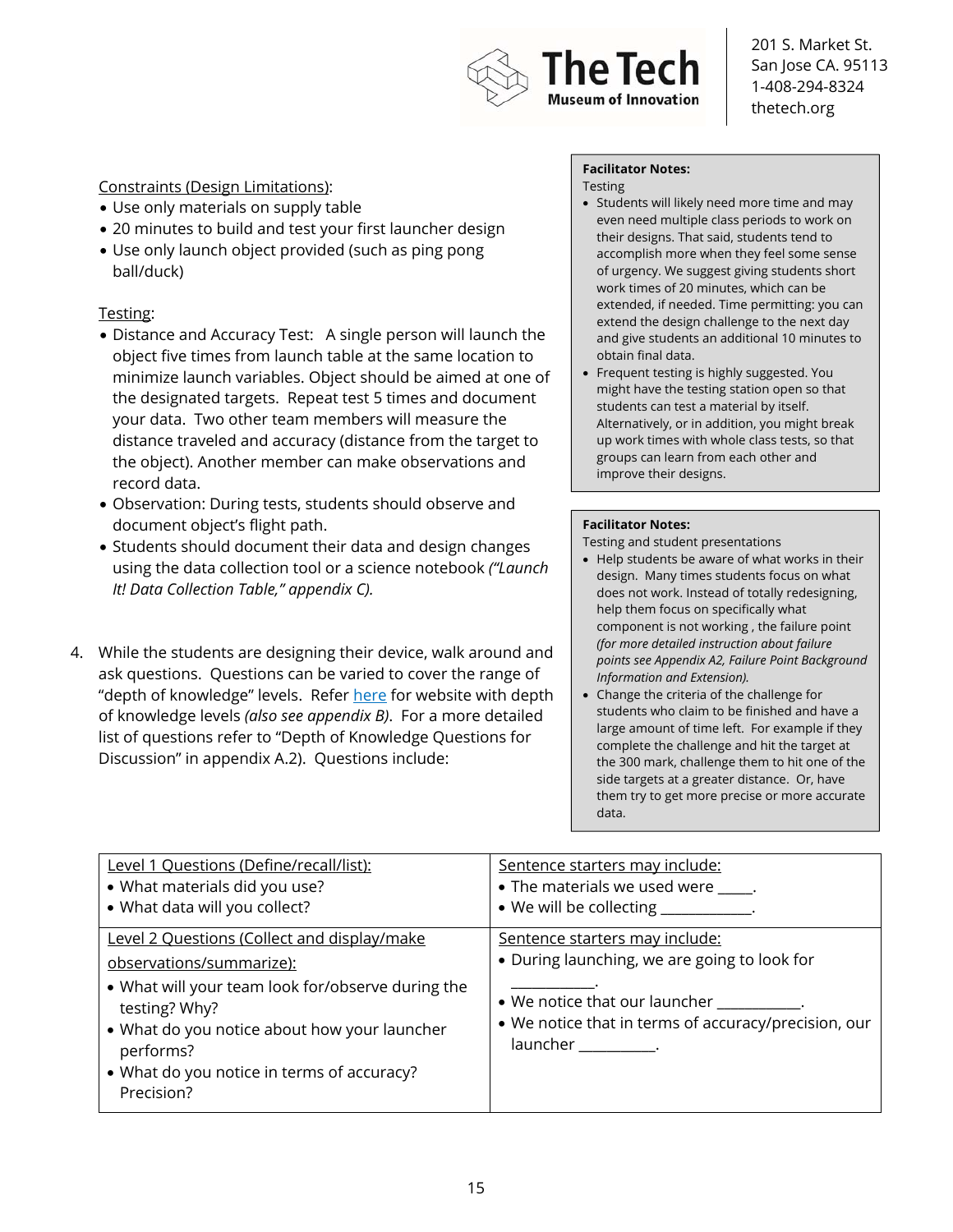

| Level 3 Questions (Assess/compare/cite evidence):<br>• Using your data, explain why you chose to?<br>• Citing your data, what do you think would happen<br>if? | Sentence starters may include:<br>• Based on this data ____(cite data), we decided to<br>change $\frac{1}{\sqrt{1-\frac{1}{2}}}$ in order to $\frac{1}{\sqrt{1-\frac{1}{2}}}$ . |
|----------------------------------------------------------------------------------------------------------------------------------------------------------------|---------------------------------------------------------------------------------------------------------------------------------------------------------------------------------|
| Level 4 Questions (evaluation or predict citing<br>evidence/Analyze/ Prove/Connect).<br>• Which design features could you change to<br>$improve$ ?             | Sentence starters may include:<br>• The changes I would make to improve _____<br>would be ____ because ___                                                                      |

- 5. Prior to testing as a whole class, go over the launch/safety procedures.
	- Have students stand along the perimeter of the launch area (so that the objects are not projected towards them), remind students to pay attention, stand behind a designated flight area so that they will not get hit and/or interfere with the motion of the object.
	- Groups will determine roles:
		- o Who will launch the object?
		- o Who will take measurements? (2 members)
		- o Who will record data?
	- Agree on the launchers standing position, release point, angle and speed.
	- The launcher will yell, "Clear the launch pad", prior to each launch and will only launch when there are no people in the launch path.
- 6. After design time/individual testing is completed, give each group 10 minutes to prepare for their whole class design demonstration where they will demonstrate their launcher and address the following questions:
	- Explain how your launcher works (show it to the class)
	- Explain how your design changed from the 1st design to the current design by showing your design sketches or the pictures of your designs on the projector/laptop/etc.
	- Justify your design changes based on your data.
	- Explain some of the failure points/issues you experienced and how you overcame them.
	- [5-8th] Support your design with evidence of the trade-off between accuracy and precision.
	- Demonstrate your launcher (3 trials).
	- Possible differentiation for 5th -8th grades: students complete 5 trials.
	- All group members will participate in their presentation
- 7. To reinforce concepts from the lesson and design challenges, teachers may wish to follow up with vocabulary activities.
	- Word Bingo in pairs or groups, have students pick any 4 words in a row (up, down, diagonally) and use the words in a discussion in their group (see "Word Bingo," appendix C)
	- Word Riddle Books Students pick or are assigned 3-4 vocabulary word and create a small booklet by folding and cutting a sheet into 4ths. They then take each section and fold it into a booklet. The front cover is a riddle dealing with the concept. Inside pages might include (illustration, definition in their own words, examples, or when it is used in real life)
- 8. Teachers may assess students' understanding of concepts and vocabulary using the assessment rubric *("Launch It! Challenge Rubric," appendix C)*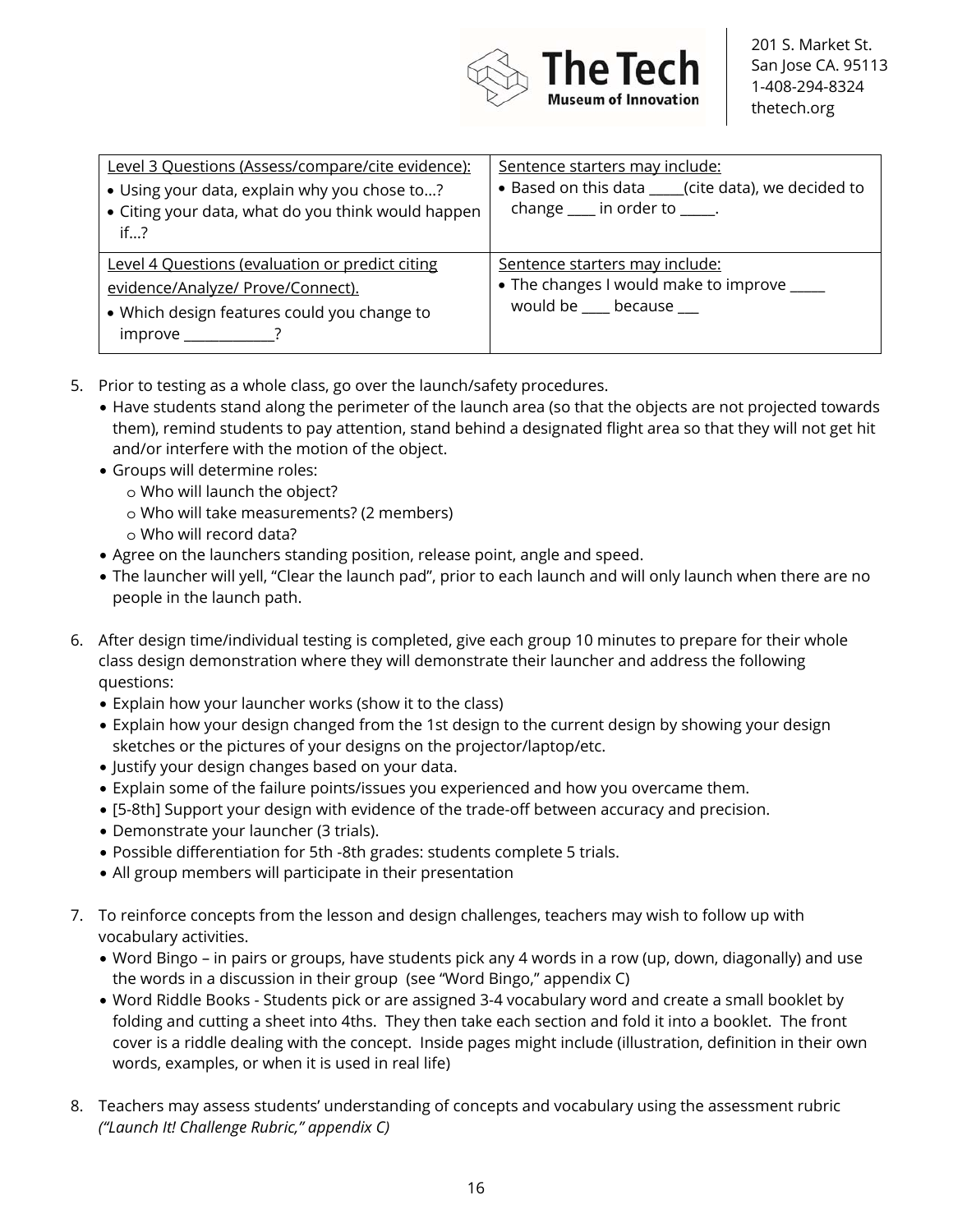

# **IV.Appendices**

## **A. 1. Vocabulary and Background Information**

*The following is the start of a suggested list of words to discuss as you read and discuss with students.*

| accuracy        | Describes ow close a measurement is to a known value or location. In the<br>example of hitting a target, accuracy is how close your marks are to the center of<br>the target, even if they are all on different sides of the target.    |
|-----------------|-----------------------------------------------------------------------------------------------------------------------------------------------------------------------------------------------------------------------------------------|
| constraint      | The limitations of a design problem which typically include budget and schedule<br>limitations but may also include other limitations such as maximum size<br>restrictions.                                                             |
| criteria        | The requirements or desired features of a design problem often describing the<br>purpose and standards that a system or device must meet.                                                                                               |
| data            | A collection of facts you use to make conclusions. Data can be used as evidence<br>to support a claim. For example, you made modifications to your design based on<br>your data. The data can be observations, as well as measurements. |
| design feature  | Characteristic of a design that has a purpose in the function of the device or<br>system. For example a coffee cup has a handle (design feature) that enables a<br>person to easily grasp it and not get burned (function)              |
| distance        | How far an object moves from the reference point.                                                                                                                                                                                       |
| elasticity      | The tendency of an object to return to its original shape after it has been<br>stretched or compressed.                                                                                                                                 |
| energy transfer | The process of passing energy from one device or system to another.                                                                                                                                                                     |
| failure point   | The part of a system that, if it fails, will cause the entire system to stop working.                                                                                                                                                   |
| kinetic energy  | Mechanical energy an object has by virtue of its motion                                                                                                                                                                                 |
| lever           | A simple machine in which a rigid object is used with a fulcrum (pivot point) to<br>multiply the mechanical force that can be applied to another object.                                                                                |
| mechanism       | A part on a device or machine that performs a function.                                                                                                                                                                                 |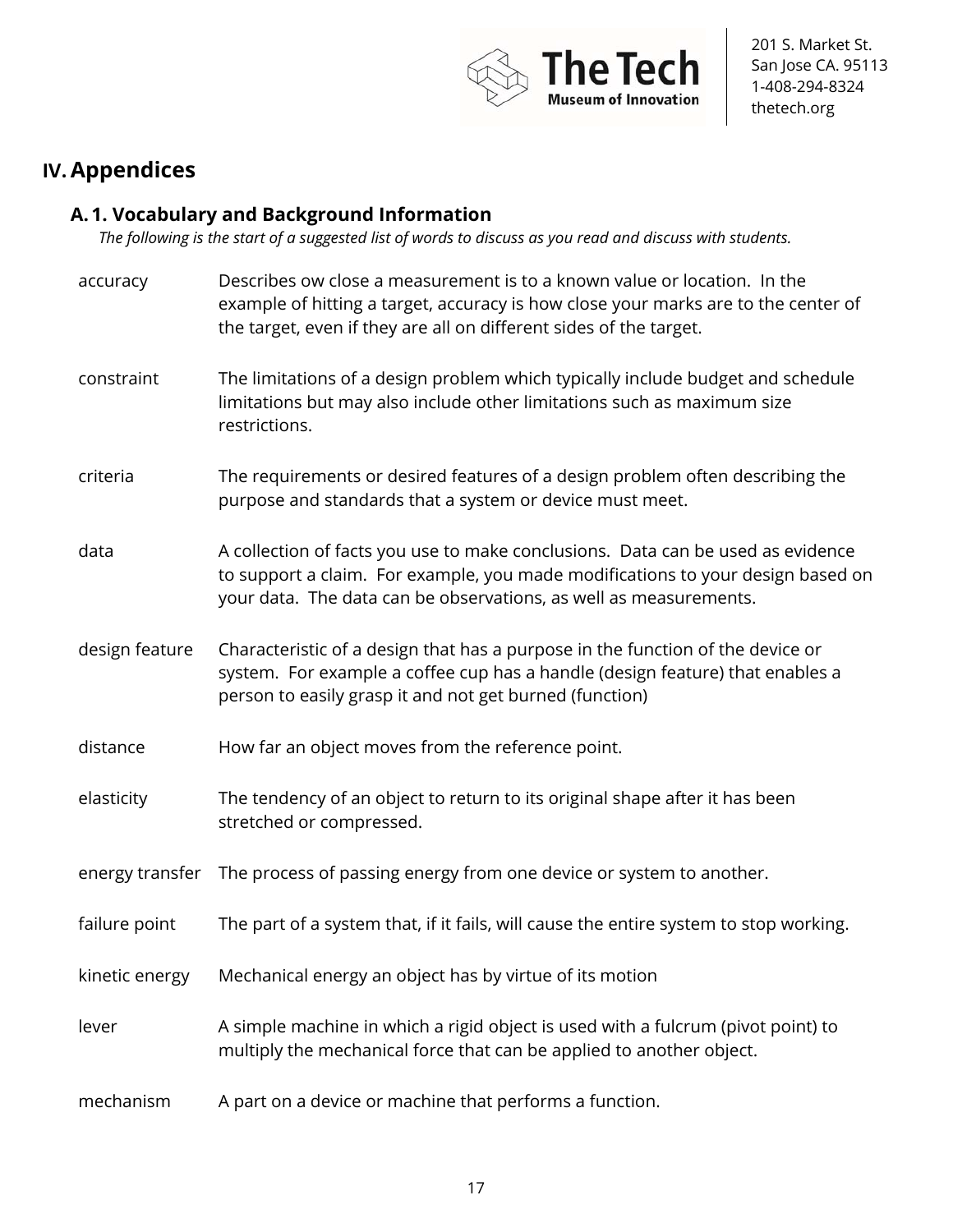

- model A representation of a design, system or structure, typically on a smaller scale than the original. Models include diagrams, physical replicas, mathematical representations, analogies, and computer simulations
- optimize A process in which solutions are systematically tested and refined and the final design is improved by trading off less important features for those that are more important.
- potential energy Mechanical energy an object has by virtue of its position; stored energy
- systems engineer An engineer who focuses on how to design and manage complex engineering systems, frequently working over multiple interdisciplinary fields
- trade-off A situation that involves losing one quality or aspect of something in return for gaining another quality or aspect. Trade-offs can occur for many reasons, including simple physics (into a given amount of space, you can fit many small objects or fewer large objects).
- variable Any factor, trait, or condition that can exist in differing amounts or types. An experiment usually has three kinds of variables: independent, dependent, and controlled. The independent variable is the one that is changed by the scientist.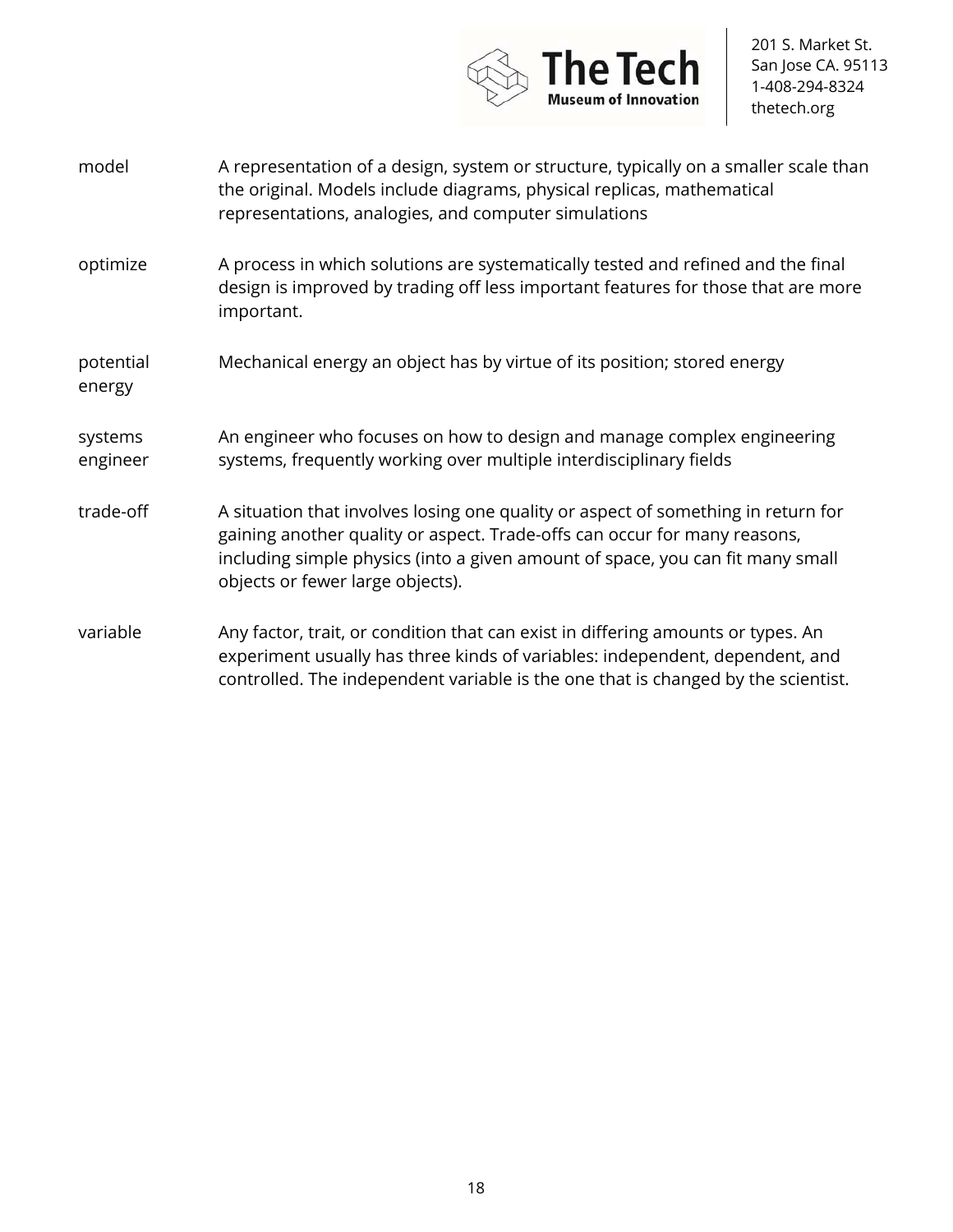

## **A. 2. Failure Point Background Information and Extension**

More information to support the discussion of failure points during *C. Content Learning*:

- 1. Discuss **failure points** and redesigning based on data with students.
	- Our next challenge is going to be more complicated than our first challenge. It will be important for us to identify **failure points** and iterate our designs based on data.
	- Show the video on the Columbia disaster *(here or in appendix B)*
		- February, 2003, the Space Shuttle Columbia disaster occurred. As you watch the video think about what the failure point might be (what caused the accident). Some of you might already know.
		- Ask students: What do you think caused the shuttle to explode?
		- *The pieces of the shuttle that were recovered showed that a small breach left when a piece of foam insulation*  fell during take-off from the spacecraft's external fuel tank caused a crack in the heat-resistant tiles on the *wing. During re-entry into earth's atmosphere, super-heated gases forced their way into the airframe through the hole, destabilizing the shuttle and causing the disaster.*
	- Display the diagram at the section labeled "Launch and Ascent Foam Strike" from Space.com *(here or in appendix B)* and read/explain that section to them. You can also scroll down past the diagram and read the section that explains the cause.
	- Once they have identified the cause- Introduce the term "failure point." We call the part that failed the failure point.
		- **Failure point** a single point of failure is part of a system. If it fails, it will stop the entire system from working.
	- After reading/discussing ask students what the failure point was in the Space Shuttle Columbia accident. (add to word wall/student journal)
	- Connect the cause to the failure point. Also briefly discuss, how one part of a system can fail. Point out that there are many things that work on the shuttle and once they identified the failure point and fix it, the Shuttles were able to fly again.
- 2. Time permitting (optional), continue the conversation with information on the Challenger accident.
	- Show the video on the Challenger disaster *(here or in appendix B)*
		- January 28, 1986, another Space Shuttle exploded the Space Shuttle Challenger. As you watch the video think about what the failure point might be (what caused the accident). Some of you might already know.
		- Ask them: If they know what caused the Space Shuttle Challenger to explode? If not then what do you think caused the explosion?
		- *The Challenger disaster occurred when an O-ring seal in the right solid rocket booster failed at liftoff. The Oring failure caused a breach in the joint it sealed, allowing pressurized burning gas from within the motor to reach the outside and the external fuel tank. This led to the separation of the right-hand solid rocket booster attachment and the structural failure of the external tank.*
	- After a brief discussion read the section "Root Cause" from EngineeringFailures.com *(here or in appendix B)*
	- Connect the cause to the failure point. Also briefly discuss how one part of a system can fail. Point out that there are many things that work on the shuttle and once they identified the failure point and fix it, the Shuttles were able to fly again.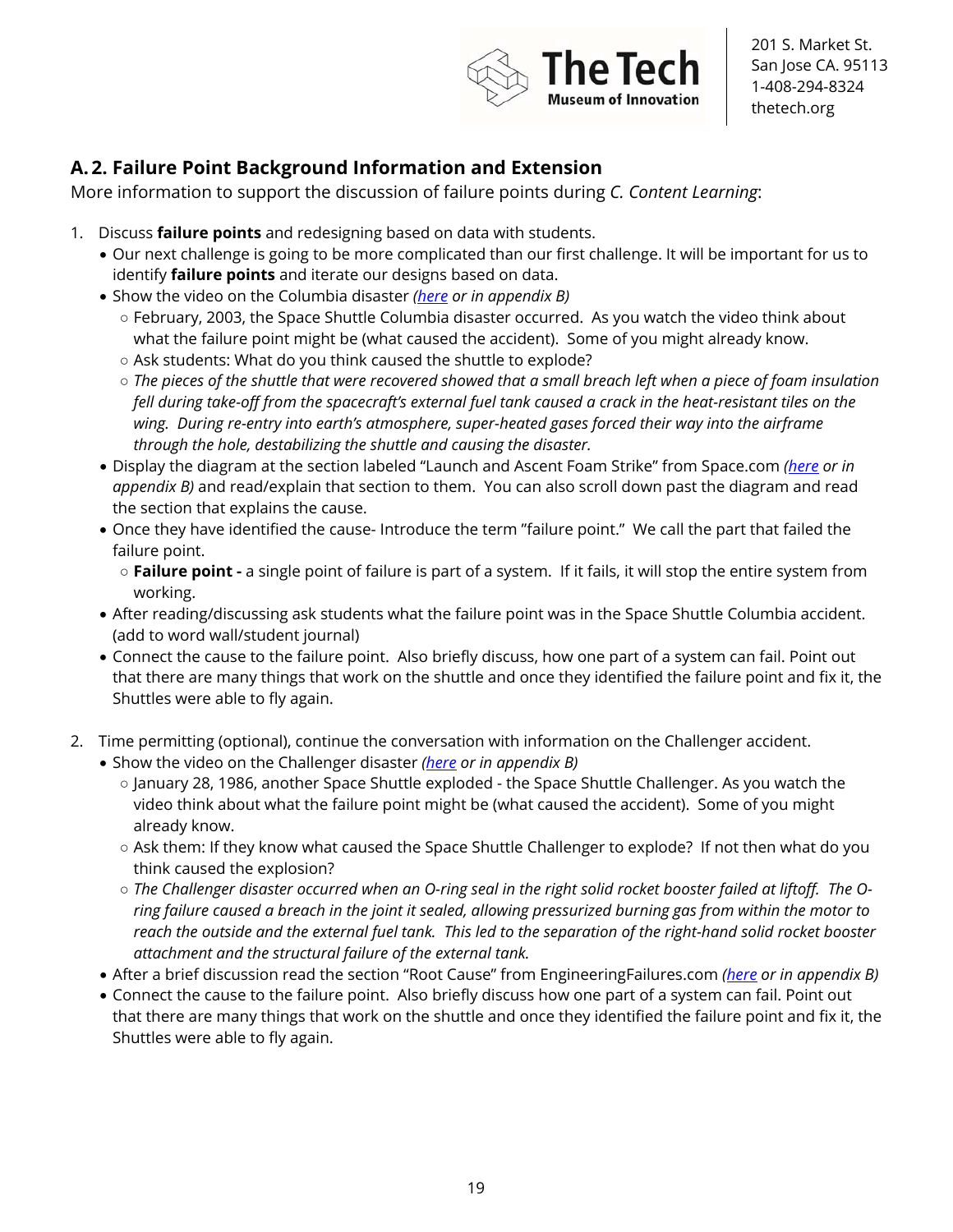

## **A. 3. Depth of Knowledge Questions for Discussion**

These can be varied to cover the range of "depth of knowledge" levels. Refer here for depth of knowledge levels.

## **Level 1 (Define/recall/list):**

- (For students having difficulty getting started) Think of a toy where it causes an object to move. How was the object moved? or Think of a sport that causes an object to move (or be propelled). How was the object moved?
- Where did you get your idea/inspiration from?
- What materials did you use and why?
- What data will you collect? Why?
- In the real world, what kinds of things are launched? How are things launched? Why are things launched?
- Can you explain your plan for design?
- How does your launcher work?

### **Level 2 (Collect and display/make observations/summarize)**

- What will your team look for/observe during the testing? Why?
- Can you explain what is working in your design?
- Can you summarize your plan of attack?
- Can you summarize what is working or not working?
- How are you going to collect and display your data?
- What were some of the trade-offs? (Cause and effect.. I notice that if i changed the tension of the rubber band, my ball went further but it was not very accurate).
- How might you improve your accuracy? Distance? What could you change?
- What materials did you use and why?
- What data will you collect? Why?

#### **Questions: Sentence Starters:**

- The materials we used were \_\_\_\_\_. We used them because
- $\overline{\phantom{a}}$ . • The launcher uses \_\_\_\_ to moves the ping-pong ball.
- We will be collecting  $\blacksquare$ , because

#### **Questions: Sentence Starters:**

- We noticed that by looking at \_\_\_\_
- To improve the \_\_\_\_\_\_, we plan on changing \_\_\_\_ because\_\_\_\_\_
- We noticed that changing the \_\_\_\_ results in \_\_\_\_\_. This was based on \_\_\_\_\_\_\_\_\_\_(cite data).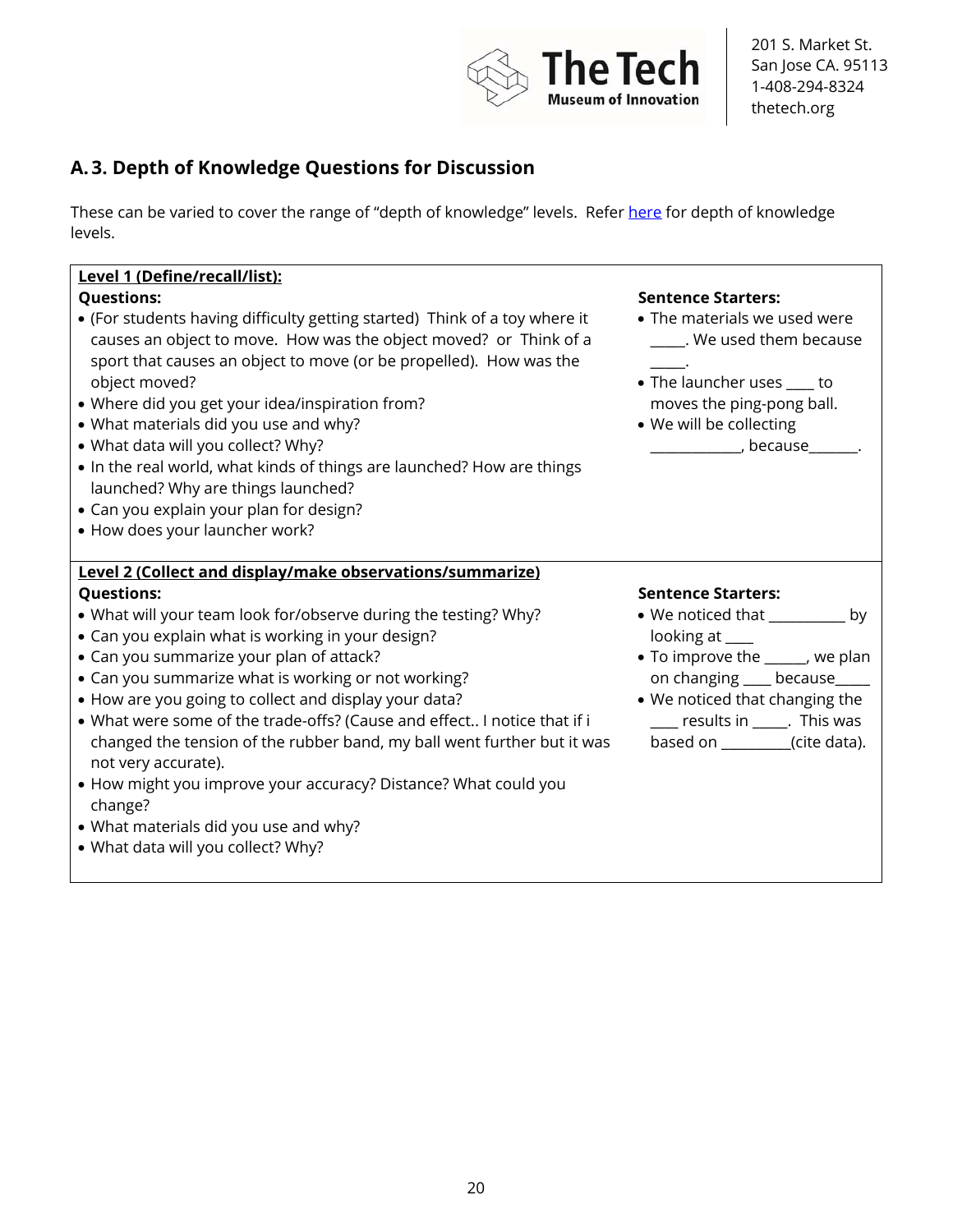

#### **Level 3 (Assess/compare/cite evidence**

- Why did you choose to \_\_\_\_\_\_\_? what was the result (cite evidence)
- What is the function of \_\_\_\_\_\_\_? How do you know this?
- What are some of the structures in your design that are working? How do you know? cite evidence
- Based on your data: In what other way could you solve this problem?
- What could it be about the structure of your device that caused it to fail? How you plan on redesigning this part?
- Using your data, explain why you choose to \_\_\_\_\_?
- Citing your data, what do you think would happen if increased/decreased  $\overline{\phantom{a}}$
- How does your data support your design changes?
- How did some of the features of your design help to optimize distance? Accuracy?
- What structures could you change to get the ping pong to go farther/be more accurate? Based on what data?

## **Level 4 (Evaluate or predict citing evidence/ Analyze/ Prove/Connect): Questions: Sentence Starters:**

- Considering all the designs you have observed, what key features/structures/functions could you incorporate into your next design? Why?
- What changes would you make to solve \_\_\_\_\_\_\_\_\_\_\_\_\_\_?
- Can you predict the outcome if \_\_\_\_\_\_\_\_\_\_ (e.g. the aircraft had more mass, had to fly over a mountain?)

#### **Questions: Sentence Starters:**

- Based on this data \_\_\_\_\_(cite data), we decided to change  $\frac{1}{\sqrt{2}}$  in order to  $\frac{1}{\sqrt{2}}$ .
- We determined a failure point  $by$
- This \_\_\_ worked in our design because .

- The changes I would make to solve \_\_\_\_\_\_\_\_ would be  $\overline{\phantom{a}}$ , because
- The structure I would add to my redesign would be \_\_\_\_\_\_\_\_\_ because \_\_\_\_\_\_\_\_\_. (expected outcome and justification).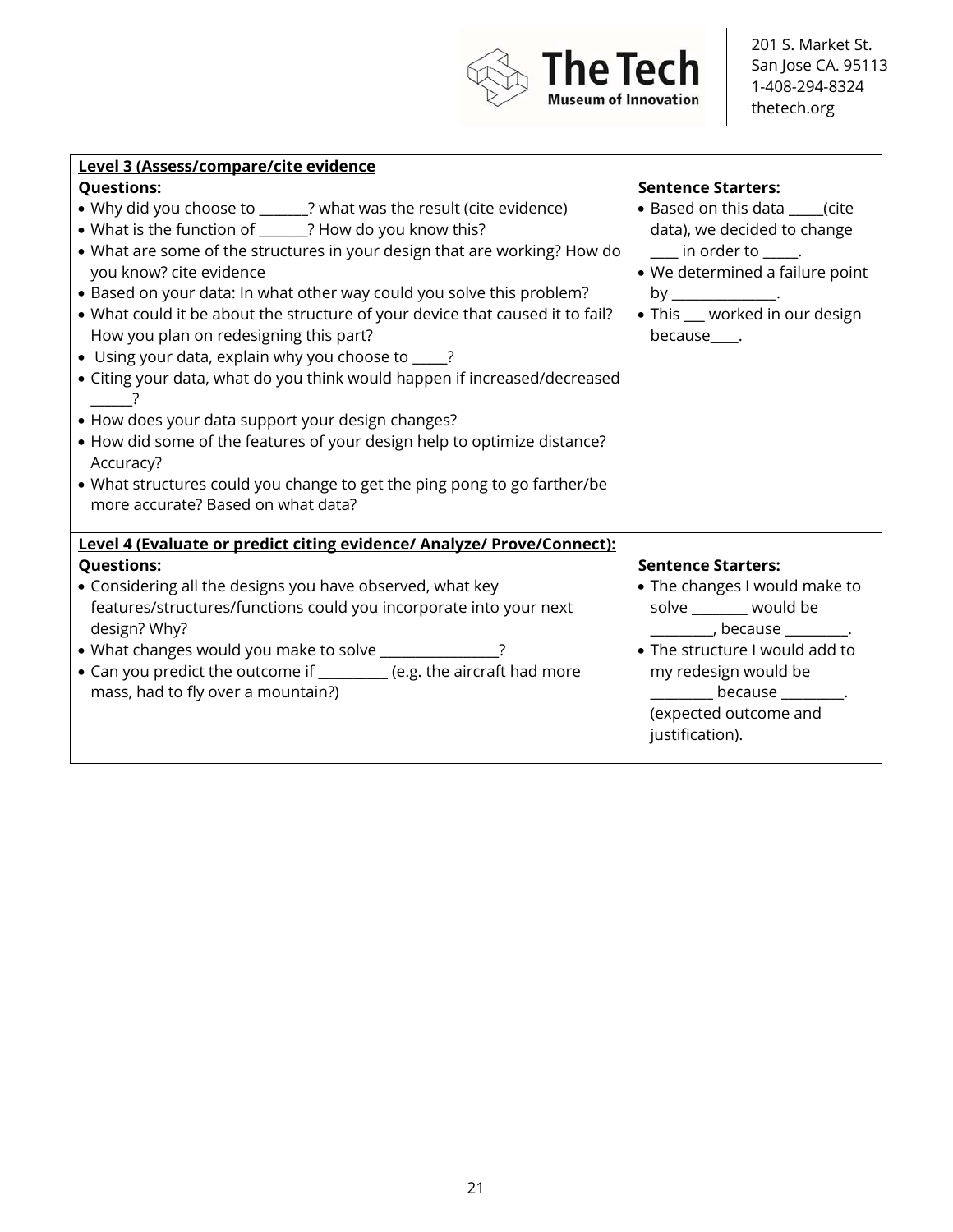

## **B. References**

- "Target Clip Art." Public Domain Vectors. Web. 9 Oct. 2015. http://publicdomainvectors.org/en/target-clip-art-bullseye
- "Design Challenge 2 Depth of Knowledge Questions." *Google Docs*. Web. 30 July 2015. https://docs.google.com/document/d/1GC-hpP516OKcSG8jviasnzG-6U\_eeqyxdX2XC-3qlV4/edit?usp=sharing
- "Design Challenge Learning." Design Challenge Learning. Web. 30 July 2015. http://www.thetech.org/educators/design-challenge-learning
- "Effective Strategies for Teaching Science Vocabulary." *Effective Strategies for Teaching Science Vocabulary*. Web. 30 July 2015. http://www.learnnc.org/lp/pages/7079?ref=search
- "Engineering Failures." *» Challenger*. Web. 30 July 2015. http://engineeringfailures.org/?p=85
- "Engineering Failures." *» Space Shuttle Columbia*. Web. 30 July 2015. http://engineeringfailures.org/?p=198
- "Nepal Earthquake: Kathmandu Airport Closes Damaged Runway to Big Planes." *NBC News*. Web. 30 July 2015. http://www.nbcnews.com/storyline/nepal-earthquake/nepal-earthquakekathmandu-airport-closes-damaged-runway-big-planes-n352781
- "Red Bull Flugtag 2013: Chicken Whisperers Record of 258ft." *YouTube*. YouTube. Web. 30 July 2015. https://www.youtube.com/watch?v=XM9nL1h-L4M or https://www.youtube.com/watch?v=X8Y2F1320QI
- "Rules for Brainstorming." *Dschool*. Web. 30 July 2015. http://dschool.stanford.edu/blog/2009/10/12/rules-for-brainstorming/
- "Space Shuttle Challenger Explosion (GRAPHIC)." *YouTube*. YouTube, 3 Apr. 2013. Web. 15 Oct. 2015. https://www.youtube.com/watch?v=WDRxK6cevqw
- Tate, Karl. "Columbia Space Shuttle Disaster Explained (Infographic) | Space.com." Web. 30 July 2015. http://www.space.com/19526-columbia-shuttle-disaster-explained-infographic.html
- "The Tech Challenge 2016 Lessons." The Tech. The Tech Museum of Innovation, 6 Oct. 2015. Web. 3 Nov. 2015. http://www.thetech.org/tech-challenge-presented-emc/resources/techchallenge-2016-lessons
- "What Caused the Space Shuttle Columbia Disaster?" BBC. 30 Jan. 2015. Web. 15 Oct. 2015. http://www.bbc.com/future/story/20150130-what-caused-the-columbia-disaster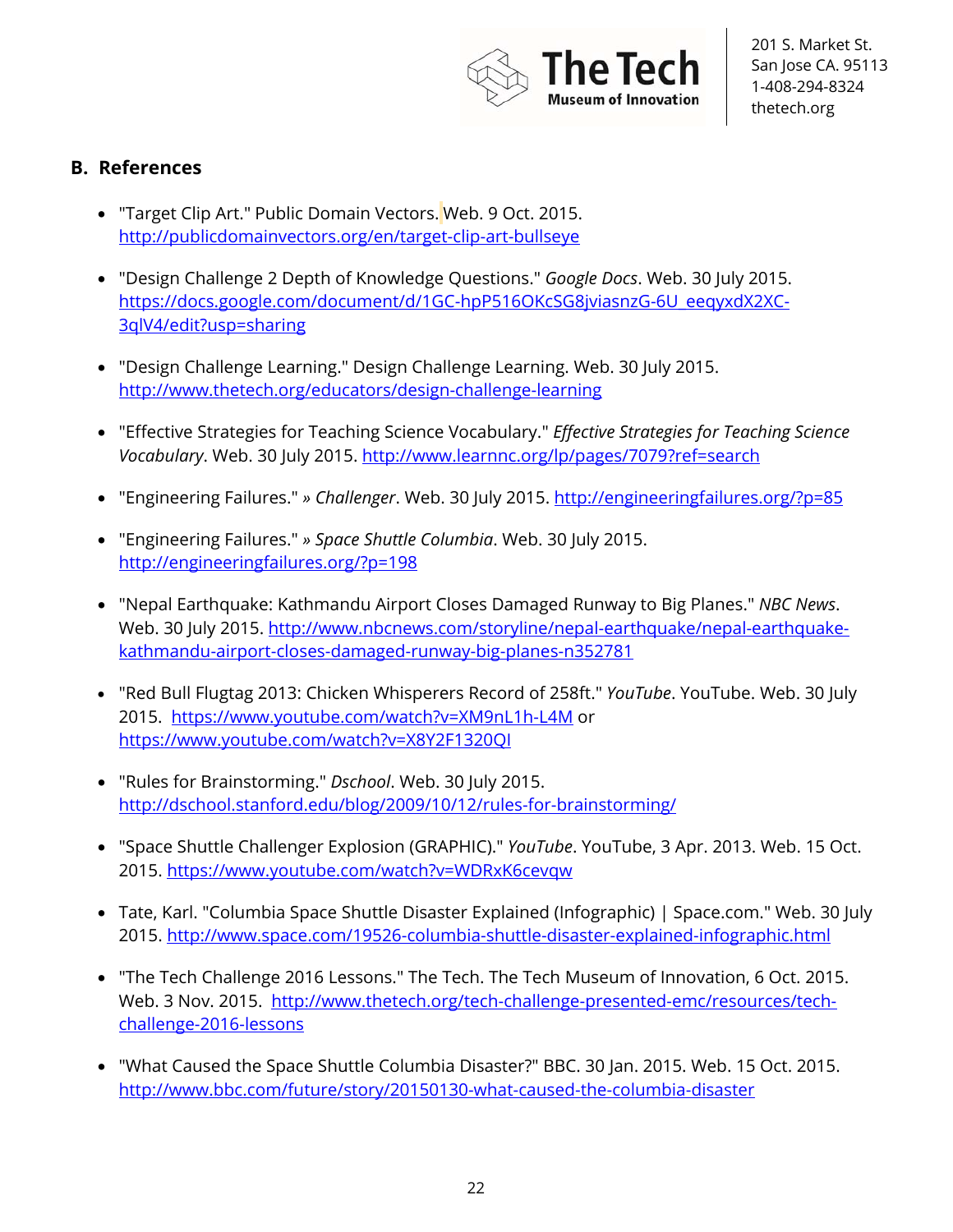

- "Watch a US Navy Aircraft Carrier Launch All Its F-18 Fighter Jets." *YouTube*. YouTube. Web. 30 July 2015. https://www.youtube.com/watch?v=c0vKjewofLU or https://www.youtube.com/watch?v=drMj7HP-IDI
- Webb, Norman L. and others. "Web Alignment Tool" 24 July 2005. Wisconsin Center of Educational Research. University of Wisconsin-Madison. 2 Feb. 2006. http://static.pdesas.org/content/documents/M1-Slide 19\_DOK\_Wheel\_Slide.pdf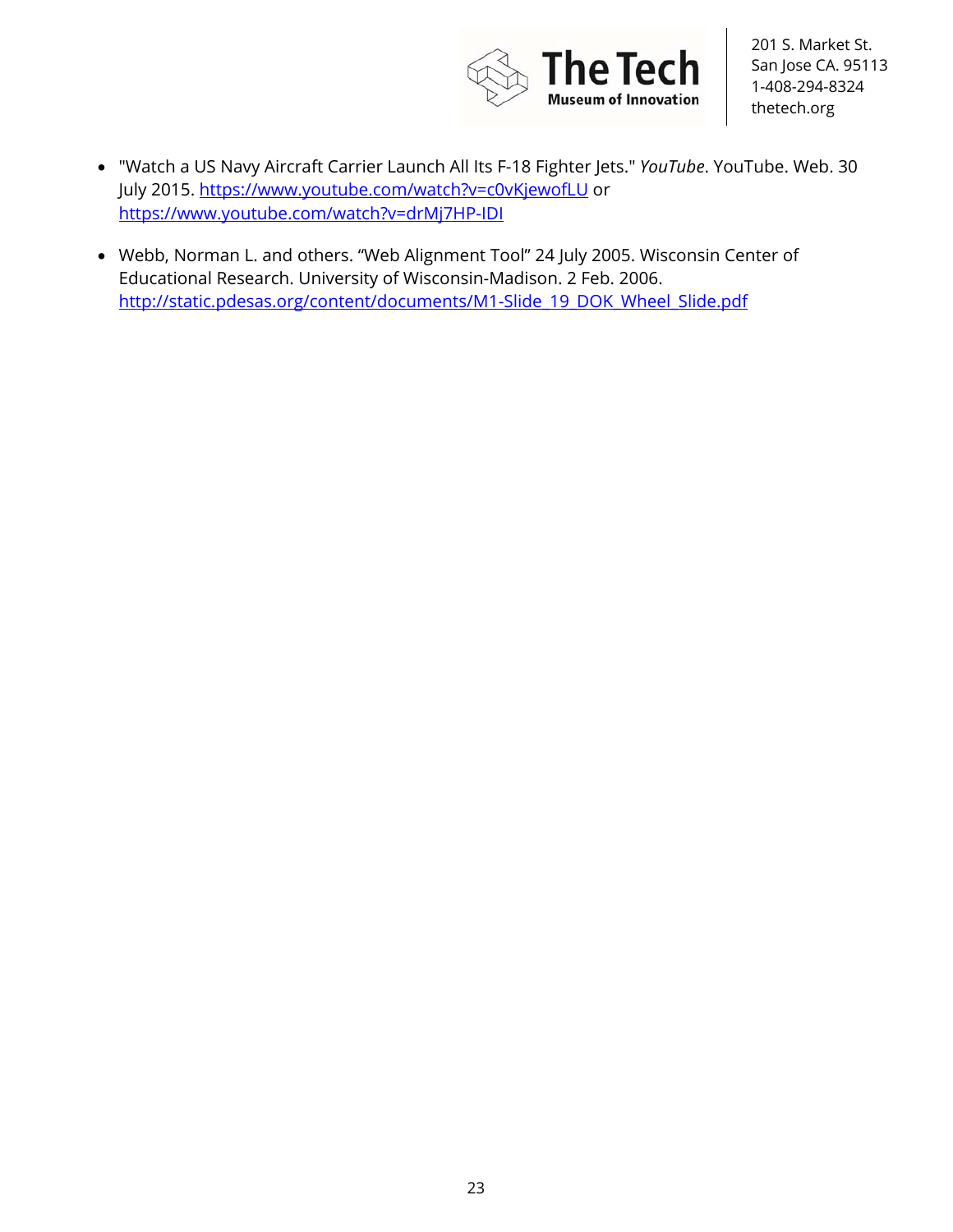

## **C. Lesson Handouts**

| <b>Handout</b>                   | Page(s) |
|----------------------------------|---------|
| Move It! Data Collection Table   | 25      |
| <b>Structure and Function</b>    | 26      |
| Vocabulary Write-Pair-Share      | 27      |
| Launch It! Data Collection Table | 28-30   |
| Launch It! Challenge Rubric      | 31      |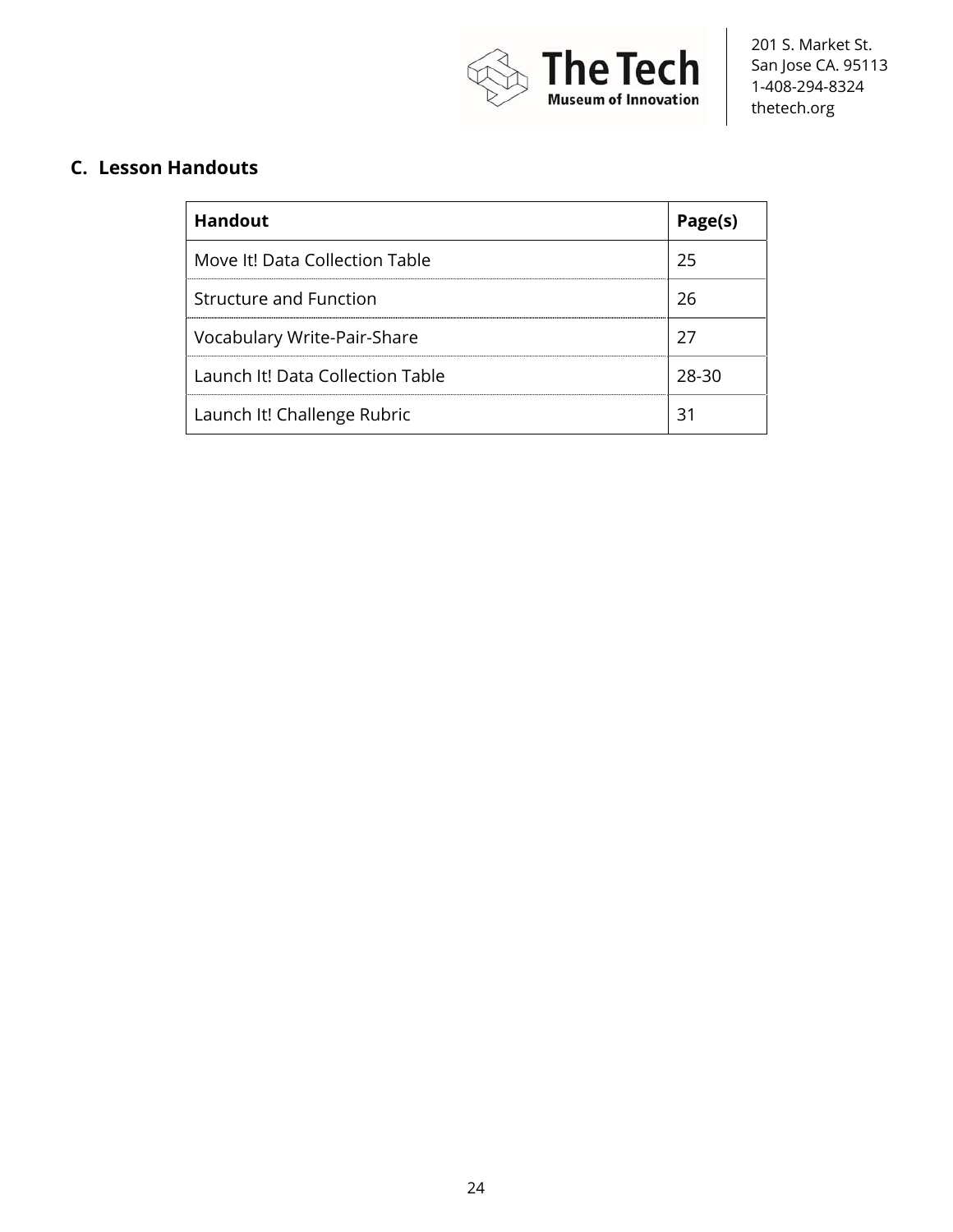| Name <sup>.</sup><br>. |  |  |  |
|------------------------|--|--|--|
|                        |  |  |  |



# **Move It! Data Collection Table**

|                          | <b>Materials used</b><br>and quantity | How did you get the<br>object to move? | <b>Observations on</b><br>object's movement | Sketch/label design |
|--------------------------|---------------------------------------|----------------------------------------|---------------------------------------------|---------------------|
| Design<br>1              |                                       |                                        |                                             |                     |
| Design<br>$\mathsf{3}$   |                                       |                                        |                                             |                     |
| Design<br>$\overline{4}$ |                                       |                                        |                                             |                     |
| Design<br>5              |                                       |                                        |                                             |                     |
| Design<br>$\,$ 6 $\,$    |                                       |                                        |                                             |                     |
| Design<br>$\overline{7}$ |                                       |                                        |                                             |                     |
| Design<br>$\,8\,$        |                                       |                                        |                                             |                     |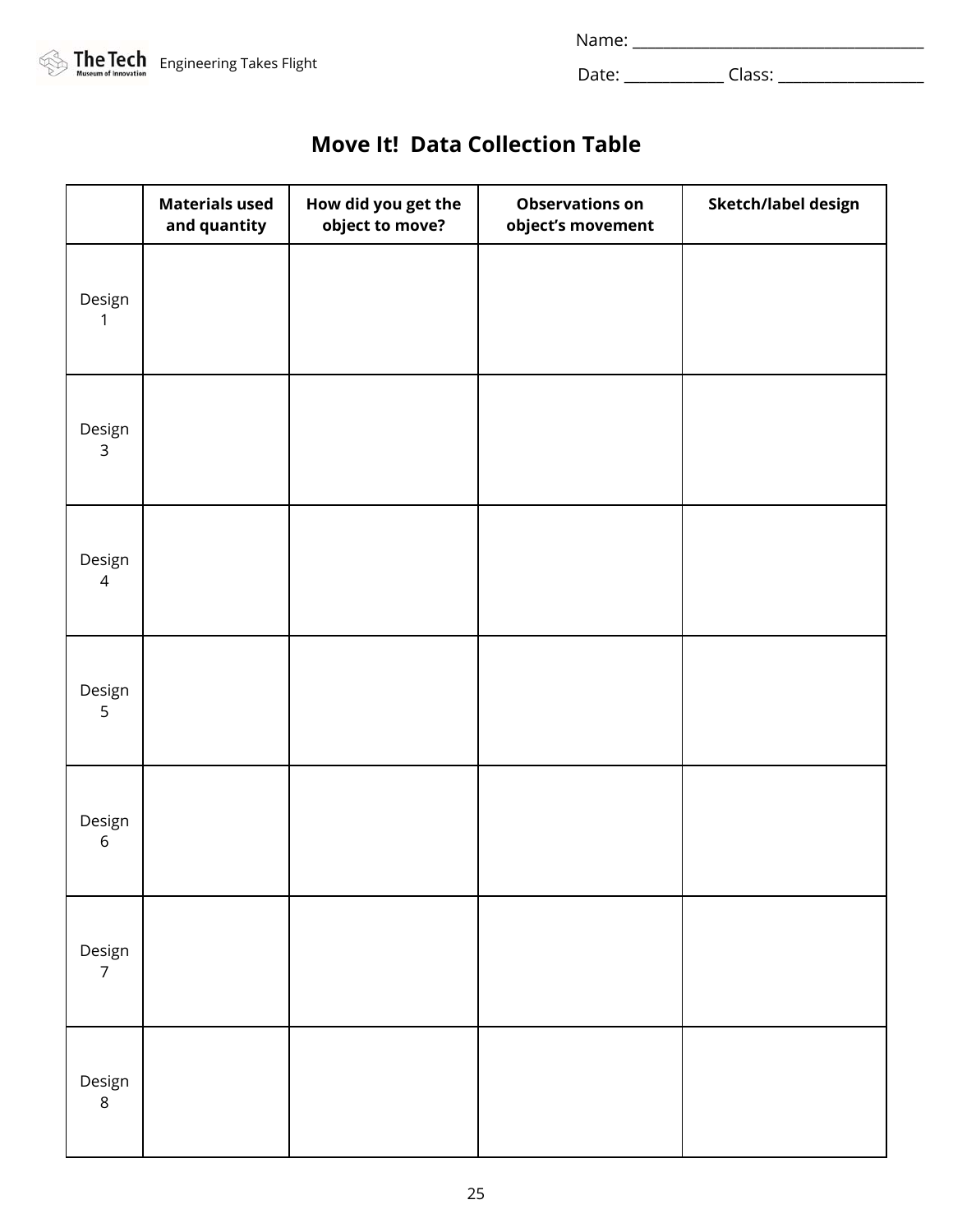|  | <b>The Tech</b> Engineering Takes Flight |
|--|------------------------------------------|
|  |                                          |

| Name <sup>.</sup><br>. |  |  |  |
|------------------------|--|--|--|
|                        |  |  |  |

# **Structure and Function**

| Object | Structure | <b>Function</b> |  |
|--------|-----------|-----------------|--|
|        | Shape     | <b>Material</b> |  |
|        |           |                 |  |
|        |           |                 |  |
|        |           |                 |  |
|        |           |                 |  |
|        |           |                 |  |
|        |           |                 |  |
|        |           |                 |  |
|        |           |                 |  |
|        |           |                 |  |
|        |           |                 |  |
|        |           |                 |  |
|        |           |                 |  |
|        |           |                 |  |
|        |           |                 |  |
|        |           |                 |  |
|        |           |                 |  |
|        |           |                 |  |
|        |           |                 |  |
|        |           |                 |  |
|        |           |                 |  |
|        |           |                 |  |
|        |           |                 |  |
|        |           |                 |  |
|        |           |                 |  |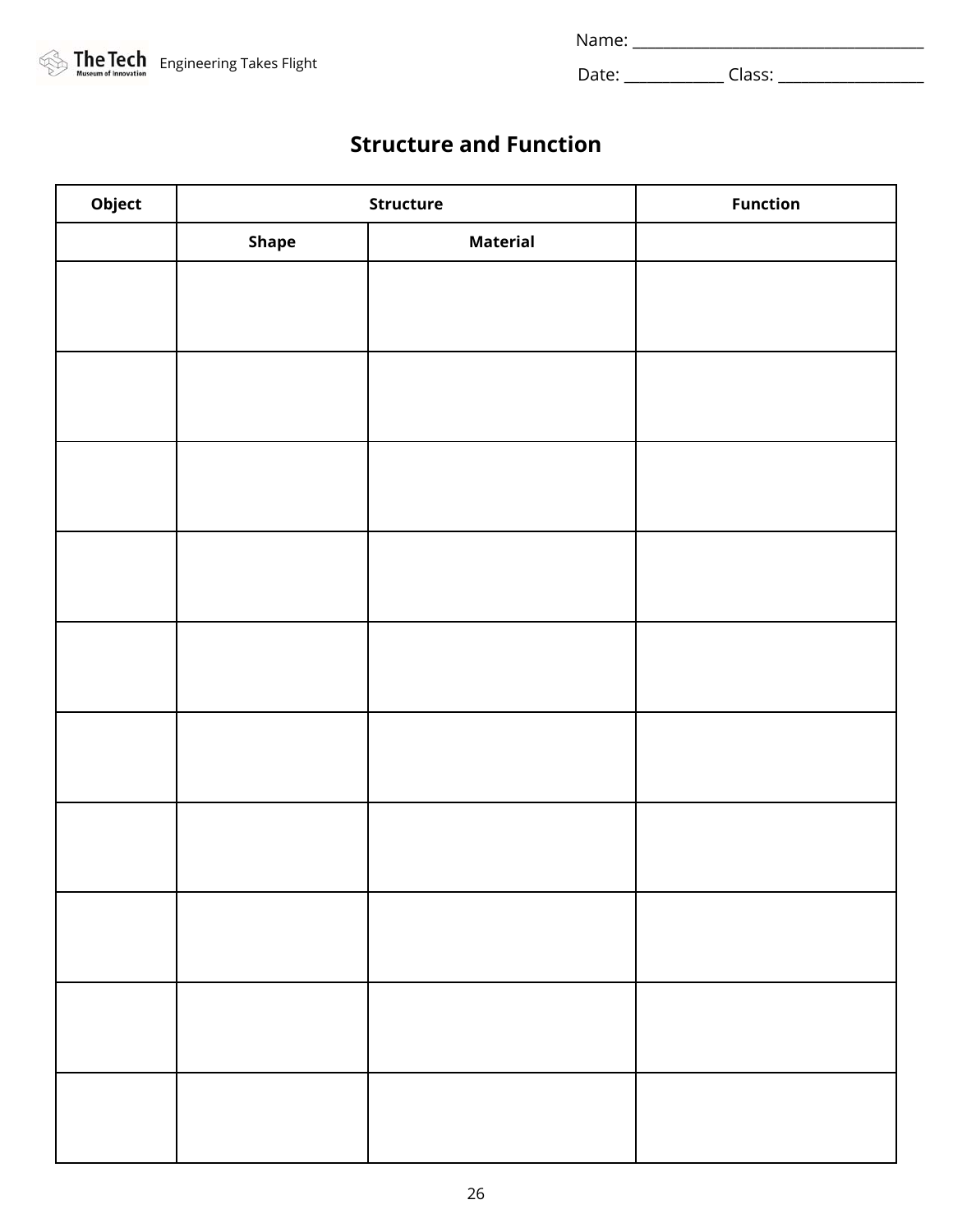| <b>The Tech</b> Engineering Takes Flight |
|------------------------------------------|
|                                          |

Name: \_\_\_\_\_\_\_\_\_\_\_\_\_\_\_\_\_\_\_\_\_\_\_\_\_\_\_\_\_\_\_\_\_\_\_\_\_\_

Date: \_\_\_\_\_\_\_\_\_\_\_\_\_ Class: \_\_\_\_\_\_\_\_\_\_\_\_\_\_\_\_\_\_\_

# **Vocabulary Write-Pair-Share**

| <b>Term</b>             | <b>Definition</b> | <b>Usage</b> | <b>Examples</b> |
|-------------------------|-------------------|--------------|-----------------|
| <b>Failure</b><br>point |                   |              |                 |
| <b>Precision</b>        |                   |              |                 |
| <b>Accuracy</b>         |                   |              |                 |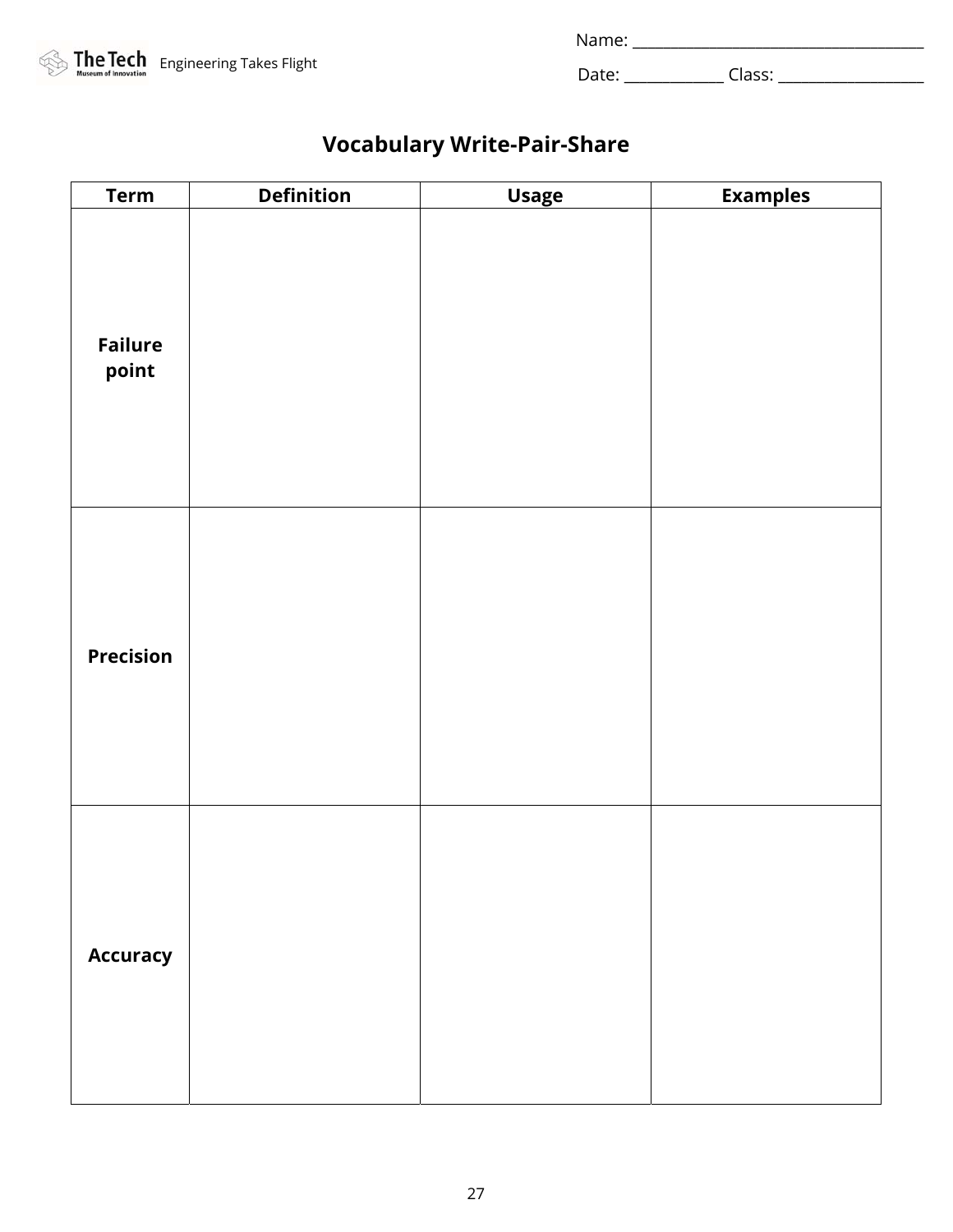| Name <sup>.</sup><br>. |  |  |  |
|------------------------|--|--|--|
|                        |  |  |  |

# **Launch It! Data Collection Table**

- 1. Perform three separate trials with your launcher. For each trial record:
	- **DISTANCE** you were able to launch the ping-pong ball, straight along taped line.
	- **ACCURACY** of your launches: how far from the target the ball lands.
- 2. Describe which parts of the criteria and constraints your prototype met and which it did not.
- 3. Make ONE modification to your prototype to achieve greater distance or accuracy, and record the modification you made.
- 4. Repeat this process with your  $2^{nd}$  prototype.
- 5. Repeat again with your final prototype.

|                                                                                             |                                                                           | Trial #1        |                 | Trial #2        |                                                                               | Trial #3        |
|---------------------------------------------------------------------------------------------|---------------------------------------------------------------------------|-----------------|-----------------|-----------------|-------------------------------------------------------------------------------|-----------------|
| 1 <sup>st</sup> Prototype:<br>(Draw a sketch in this box)                                   | <b>Distance</b>                                                           | <u>Accuracy</u> | <b>Distance</b> | <b>Accuracy</b> | <b>Distance</b>                                                               | <u>Accuracy</u> |
|                                                                                             | What part of the criteria and<br>constraints does this<br>prototype meet? |                 |                 |                 | What part of the criteria and<br>constraints does this<br>prototype NOT meet? |                 |
| Based on the data collected from your first prototype, what MODIFICATIONS will you make for |                                                                           |                 |                 |                 |                                                                               |                 |

**your second prototype, and WHY? What results do you expect?**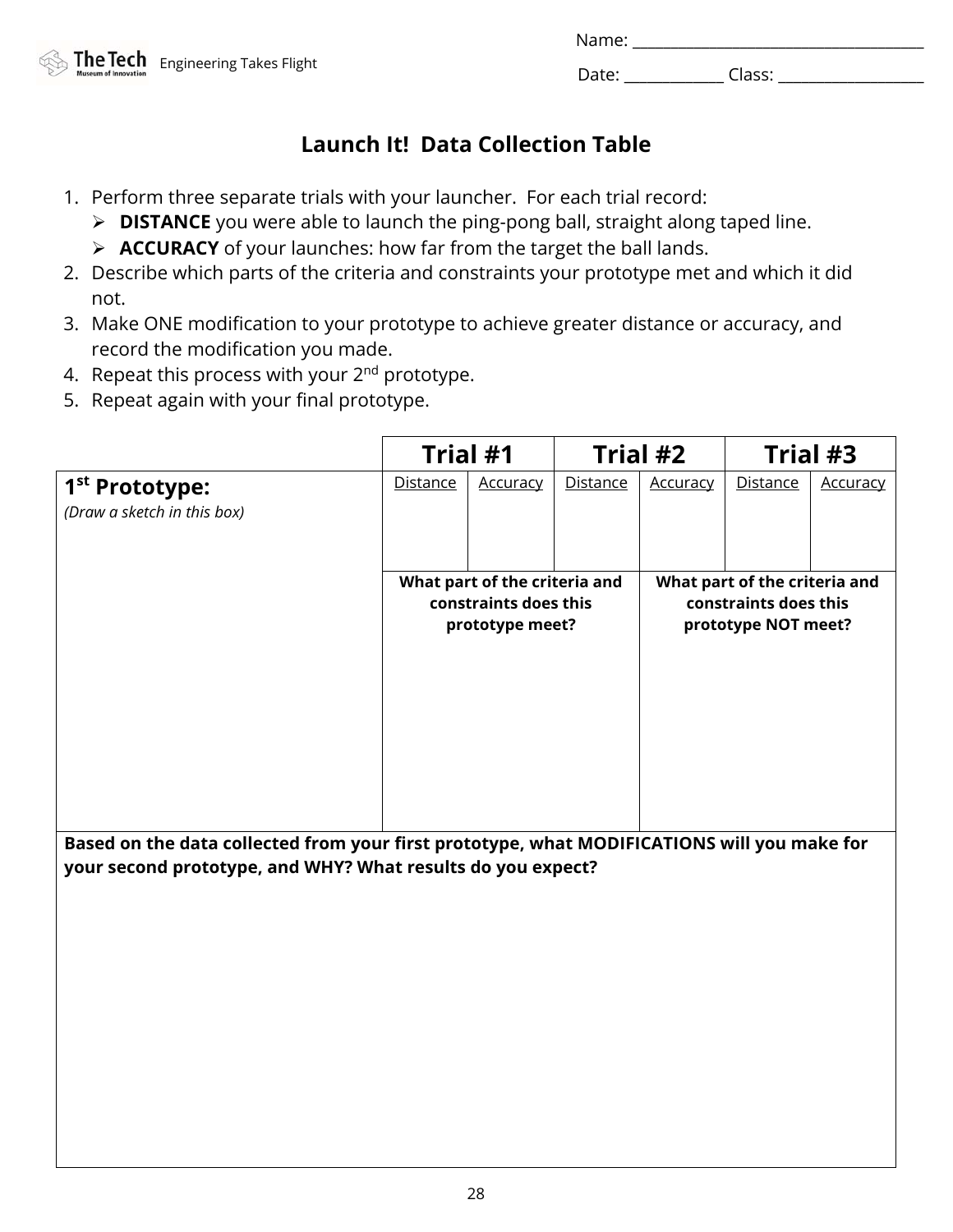| Name: |  |
|-------|--|
|       |  |

|                                                                                             | Trial #1        |                               |          | Trial #2 |                               | Trial #3        |
|---------------------------------------------------------------------------------------------|-----------------|-------------------------------|----------|----------|-------------------------------|-----------------|
| 2 <sup>nd</sup> Prototype:                                                                  | <b>Distance</b> | <b>Accuracy</b>               | Distance | Accuracy | <b>Distance</b>               | <b>Accuracy</b> |
| (Draw a sketch in this box)                                                                 |                 |                               |          |          |                               |                 |
|                                                                                             |                 |                               |          |          |                               |                 |
|                                                                                             |                 | What part of the criteria and |          |          | What part of the criteria and |                 |
|                                                                                             |                 | constraints does this         |          |          | constraints does this         |                 |
|                                                                                             |                 | prototype meet?               |          |          | prototype NOT meet?           |                 |
|                                                                                             |                 |                               |          |          |                               |                 |
|                                                                                             |                 |                               |          |          |                               |                 |
|                                                                                             |                 |                               |          |          |                               |                 |
|                                                                                             |                 |                               |          |          |                               |                 |
|                                                                                             |                 |                               |          |          |                               |                 |
|                                                                                             |                 |                               |          |          |                               |                 |
| Based on the data collected from your first prototype, what MODIFICATIONS will you make for |                 |                               |          |          |                               |                 |
| your second prototype, and WHY? What results do you expect?                                 |                 |                               |          |          |                               |                 |
|                                                                                             |                 |                               |          |          |                               |                 |
|                                                                                             |                 |                               |          |          |                               |                 |
|                                                                                             |                 |                               |          |          |                               |                 |
|                                                                                             |                 |                               |          |          |                               |                 |
|                                                                                             |                 |                               |          |          |                               |                 |
|                                                                                             |                 |                               |          |          |                               |                 |
|                                                                                             |                 |                               |          |          |                               |                 |
|                                                                                             |                 |                               |          |          |                               |                 |
|                                                                                             |                 |                               |          |          |                               |                 |
|                                                                                             |                 |                               |          |          |                               |                 |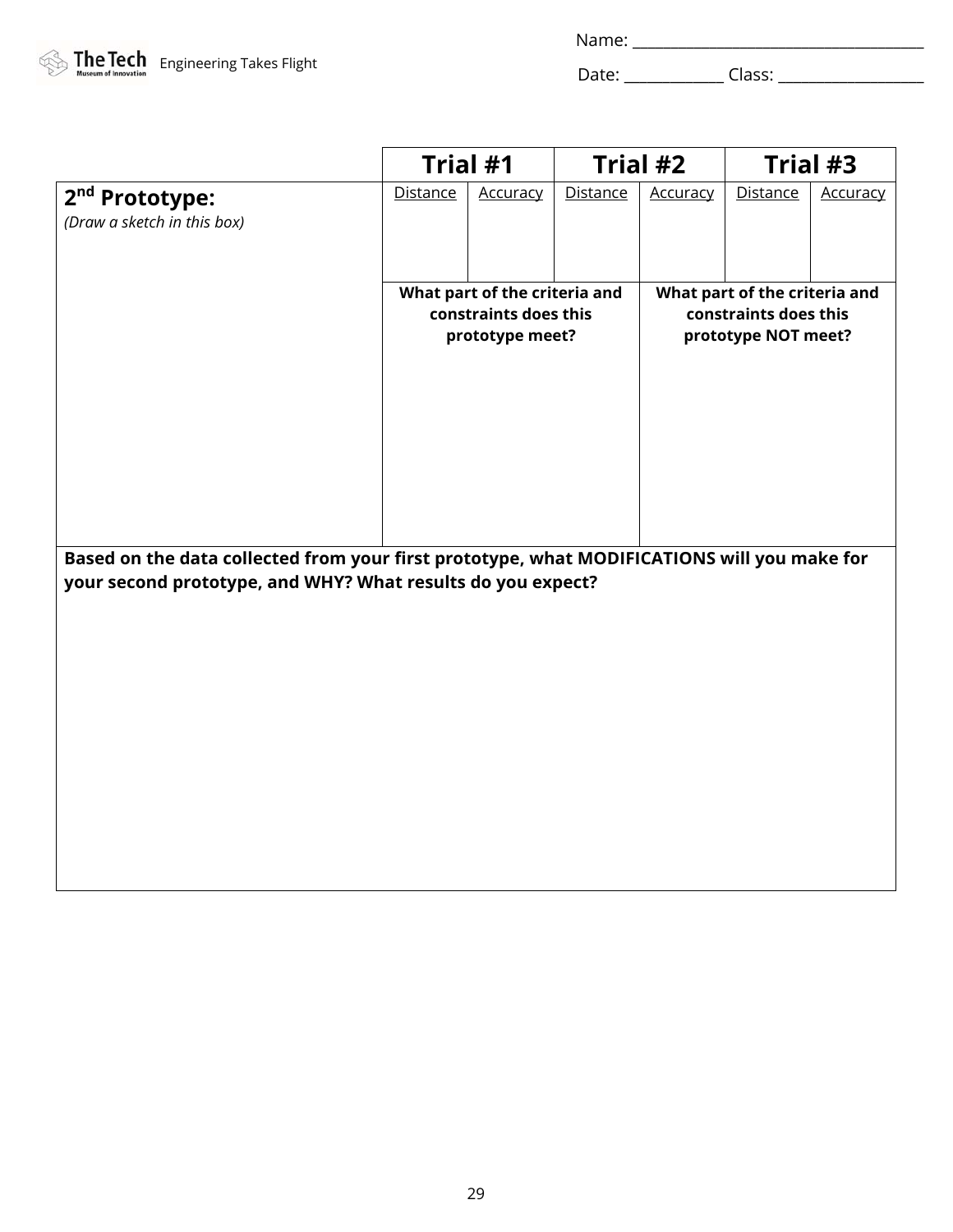| Name: |  |
|-------|--|
|       |  |

|                                                        | Trial #1                                                                  |                 | Trial #2        |                 | Trial #3                                                                      |                 |
|--------------------------------------------------------|---------------------------------------------------------------------------|-----------------|-----------------|-----------------|-------------------------------------------------------------------------------|-----------------|
| <b>Final Prototype:</b><br>(Draw a sketch in this box) | Distance                                                                  | <b>Accuracy</b> | <b>Distance</b> | <b>Accuracy</b> | <b>Distance</b>                                                               | <b>Accuracy</b> |
|                                                        | What part of the criteria and<br>constraints does this<br>prototype meet? |                 |                 |                 | What part of the criteria and<br>constraints does this<br>prototype NOT meet? |                 |

| 1. Describe one change you made to get to your final prototype and justify that change with<br>evidence from your launches/data. Explain why you made that change using evidence. |
|-----------------------------------------------------------------------------------------------------------------------------------------------------------------------------------|
| 2. Looking at your final prototype, describe the precision and accuracy of your launcher. Be<br>specific!                                                                         |
| 3. Identify a failure point in one of your prototypes. How did you address this in your design<br>changes?                                                                        |